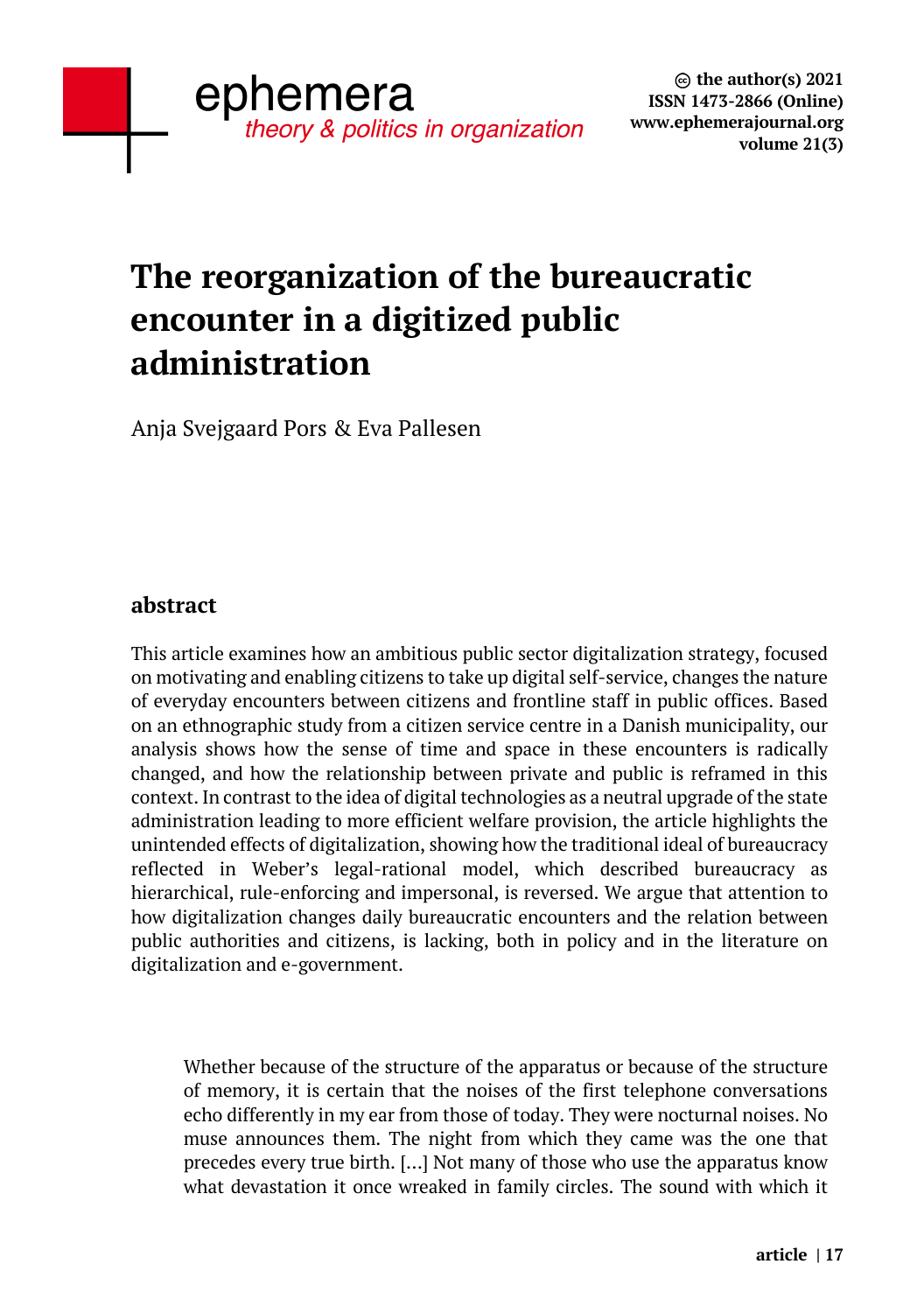rang between two and four in the afternoon, when a school friend wished to speak to me, was an alarm signal that menaced not only my parents' midday nap but the historical era that underwrote and enveloped this siesta. Disagreements with switchboard operators was the rule, to say nothing of the threats and curses uttered by my father when he had the complaints department on the line. (Benjamin, 2006/1950: 48-49)

## **Purpose and contribution of the paper**

The pervasive effects of new technologies on everyday life are not a radically new phenomenon. In this excerpt from Walter Benjamin's *Berlin Childhood around 1900* (2006/1950), we are reminded of how the telephone changed mundane everyday life at the beginning of the  $20<sup>th</sup>$  century: The voices that the first telephone announced were night sounds; they seemed to come out of nothing, without warning they broke into the rhythm of being here and now. The physical distance enabled by the phone eliminated other distances; the border between private and public was blurred, disagreements with employees of the phone company were moved into the home.

In this paper, we aim to shift Benjamin's sensitivity to how new technology reframes encounters in everyday life into the digital era. Based on the premise that technology determines the situation by organizing it (Beyes, Conrad and Martin, 2019), we focus on how the introduction of self-service technologies – a key tool in the Danish digitalization strategy – (re)organizes the encounter between citizens and frontline personnel in public offices. Here, we follow Beyes, Holt and Pias (2020) in being committed to the everyday, empirical world, rather than framing our interest from established disciplinary concerns. As they point out, this implies being sensitive to the material forces of organization, and how media in the form of objects and processes shape the everyday practices of organization.

Based on an ethnographic study of a citizen service centre within the Danish public sector administration, we investigate how public and private spheres, as well as the sense of time and space, become reframed in the context of new ideals of the relationship between citizen and state – as staged in bureaucratic encounters at such service centres. The article draws attention to the transformation of traditional ideals of bureaucratic conduct such as impersonality, strict adherence to procedure, expertise and the absence of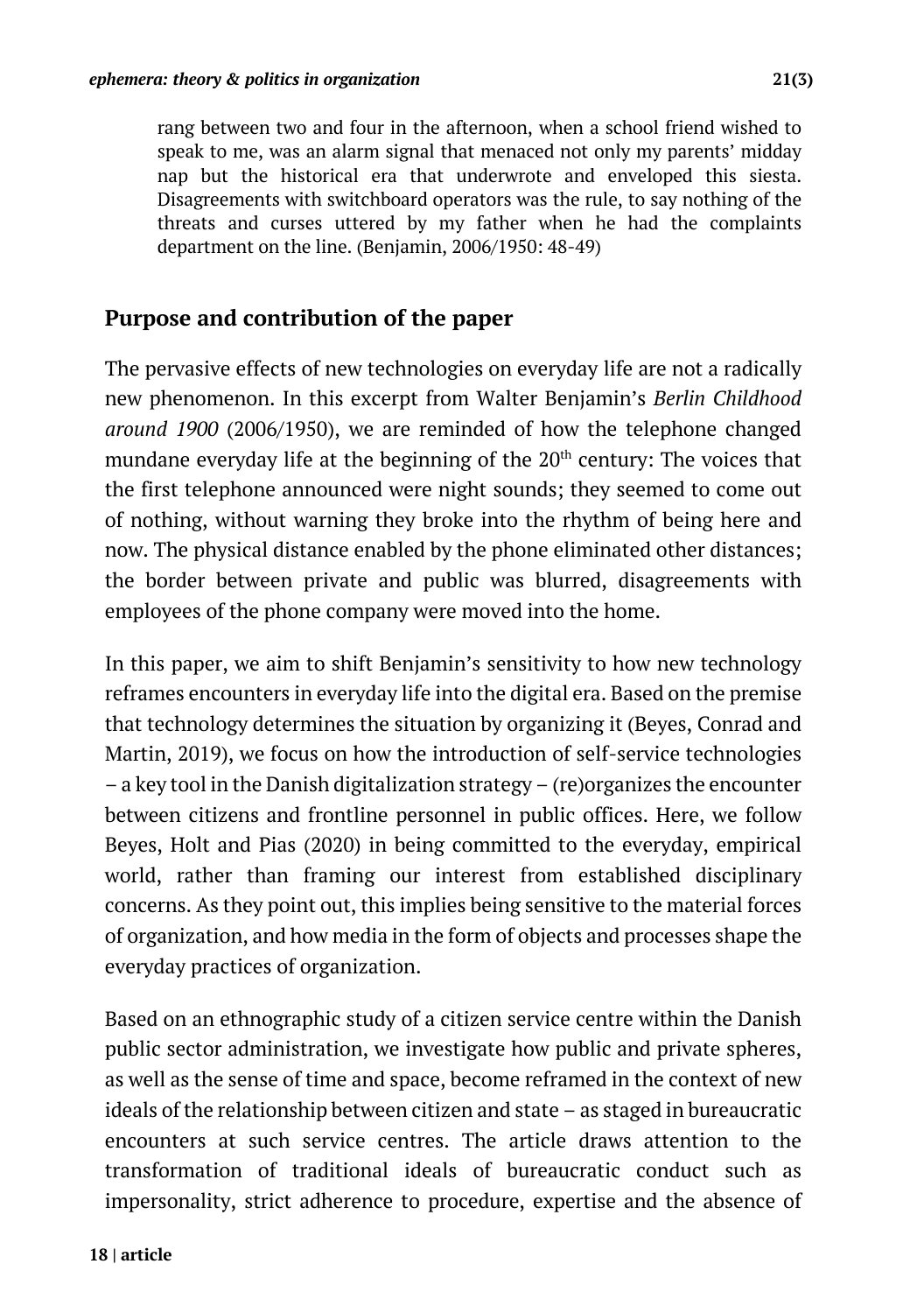personal moral enthusiasms, as we know them from Max Weber's descriptions of the bureaucratic ethos. In order to act in the interests of welfare and the citizen, bureaucrats must be guided by an ethics of impersonality. As Weber emphasises, one of the most important 'social rules' of bureaucracy is:

the rule of formal impersonality: *sine ira et studio*, or without 'hatred or passion,' and so without 'love' and 'enthusiasm'; impersonality impelled by concepts of simple obligation. The ideal official fulfils his office 'without regard to person': 'everyone' is treated with formal equality. (Weber, 2019: 353)

Bureaucrats are committed to an ethos outside their personal moral principles (see also du Gay, 2008). These founding bureaucratic values are reversed in the new demands placed on frontline bureaucrats in the digital era. As we will argue below, attention to how digitalization reorganizes everyday bureaucratic encounters, and thereby radically changes the relation between public authorities and citizens, is lacking both in policy and in the literature on digitalization and e-government.

# **Digitalization in the Danish public sector: Self-service solutions as a key instrument**

For a decade now, digitalization in the Danish public sector has been given marked political priority (Schou and Hjelholt, 2018; Pors and Schou, 2020). On a political level, the digital strategy adopted is considered to be a success: Denmark sits at the top of international comparative assessments of the digital readiness of the public sector (e.g. OECD, 2005; OECD 2010; United Nations, 2005/2010/2012/2014; European Commission, 2014). As a 'leading edge' case with potential lessons for governments around the world, the Danish public sector is an appropriate empirical setting for studying how the bureaucratic ethos is changing in bureaucratic encounters in the digital era. A central aspect of the official strategy is the idea of what in the literature has been described as 'making able citizens do more' (Magretts and Dunleavy, 2013: 6), i.e., saving costs by developing digital solutions for self-service. Since 2012, people have had to apply online for such services as rent subsidies and day care (see The Danish Government et al., 2011: 16). Today, about a hundred welfare services, i.e., social services such as reimbursements, parental benefits and old-age pensions, have been digitized and turned into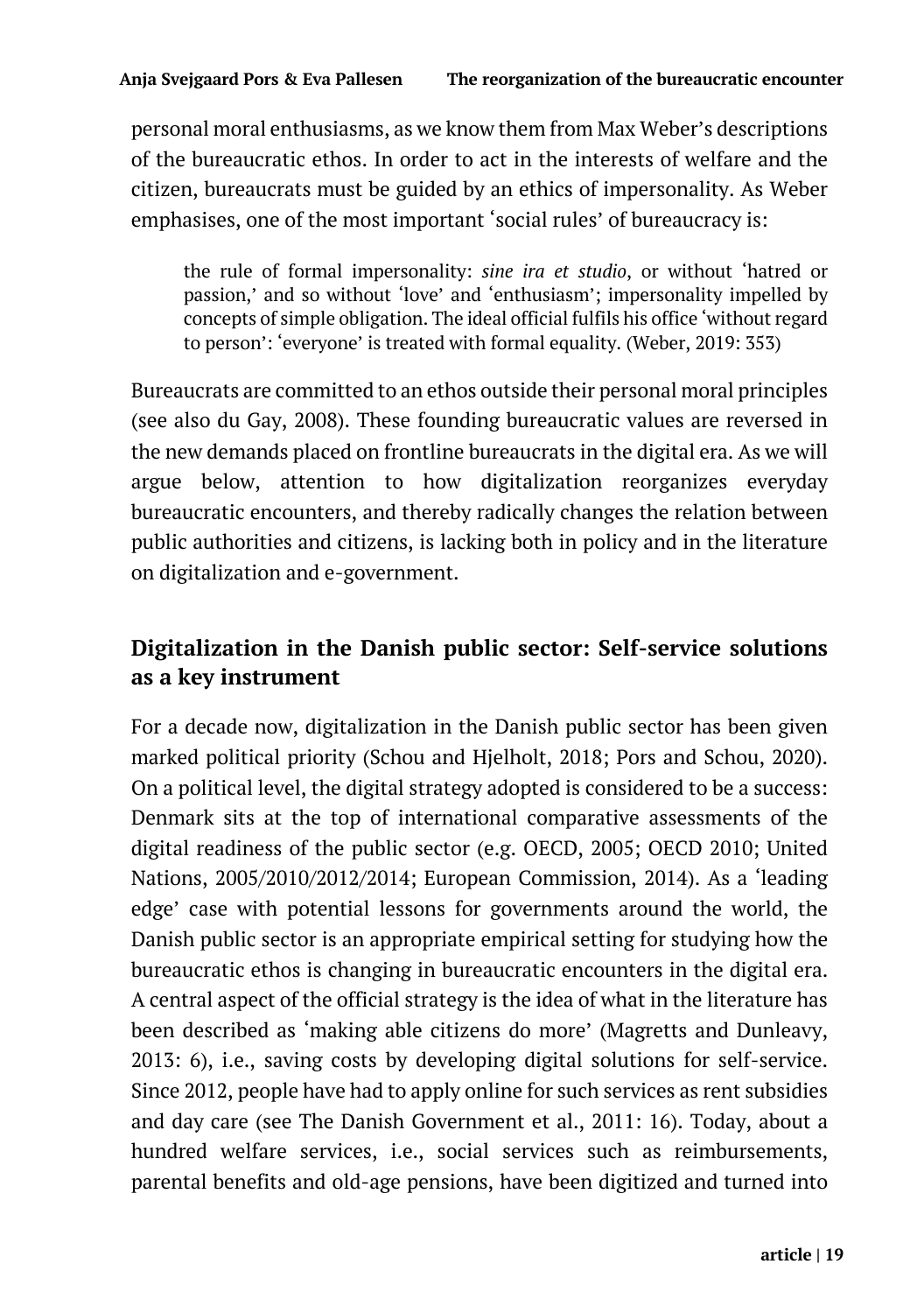self-service solutions. This pushes the administrative services out of the municipal office, transforming them into self-services that people both can and must access from their personal computers and mobile devices – anytime and anywhere.

Thus, the Danish public sector is undergoing a transition in which the digitalization of administration and welfare services is linked to a demand for efficiency, supported by the establishment of the *Agency for Digitisation* in 2011 – a governmental institution under The Ministry of Finance. The Agency's mission is to build and manage a clear, slim IT governance structure, creating a more digital Denmark that optimizes and frees up resources, modernizing services for individuals and businesses (Agency for Digitisation 2012: 4; Agency for Digitisation, 2021). This digitalization strategy has thrown the public sector into a radical restructuring process: both back-office administration and management, as well as the frontline services of the public sector, are being digitized. Communication between public authorities, individuals and businesses is continually being moved to digital channels:

By 2015, it will be mandatory for citizens to use digital solutions to communicate in writing with the public sector […] This major step towards egovernment will require considerable changes to the way public authorities work, and a certain degree of acclimatization from citizens. However, the transition will take place gradually, as user-friendly e-government solutions are introduced in more and more areas. Help will be available for citizens who find it hard to use the new solutions. (The Danish Government et al., 2011: 3- 5)

The objective of the public digitalization strategy is to create a simpler and more efficient public sector, in which the interface between citizen and public administration will be changed according to ideals of empowerment, flexibility and efficiency:

Overall, the strategy aims to modernize and rethink public service production by ensuring a more efficient and effective provision of public sector services. The goal is to maintain or increase the quality of public welfare services while at the same time reducing public expenditure.(Common Public-Sector, 2013)

The authorities describe the transition as an acceleration; the strategies for digital welfare 'accelerate the transformation already under way' (ibid.: 3) in everyday life, as well as in the public sector: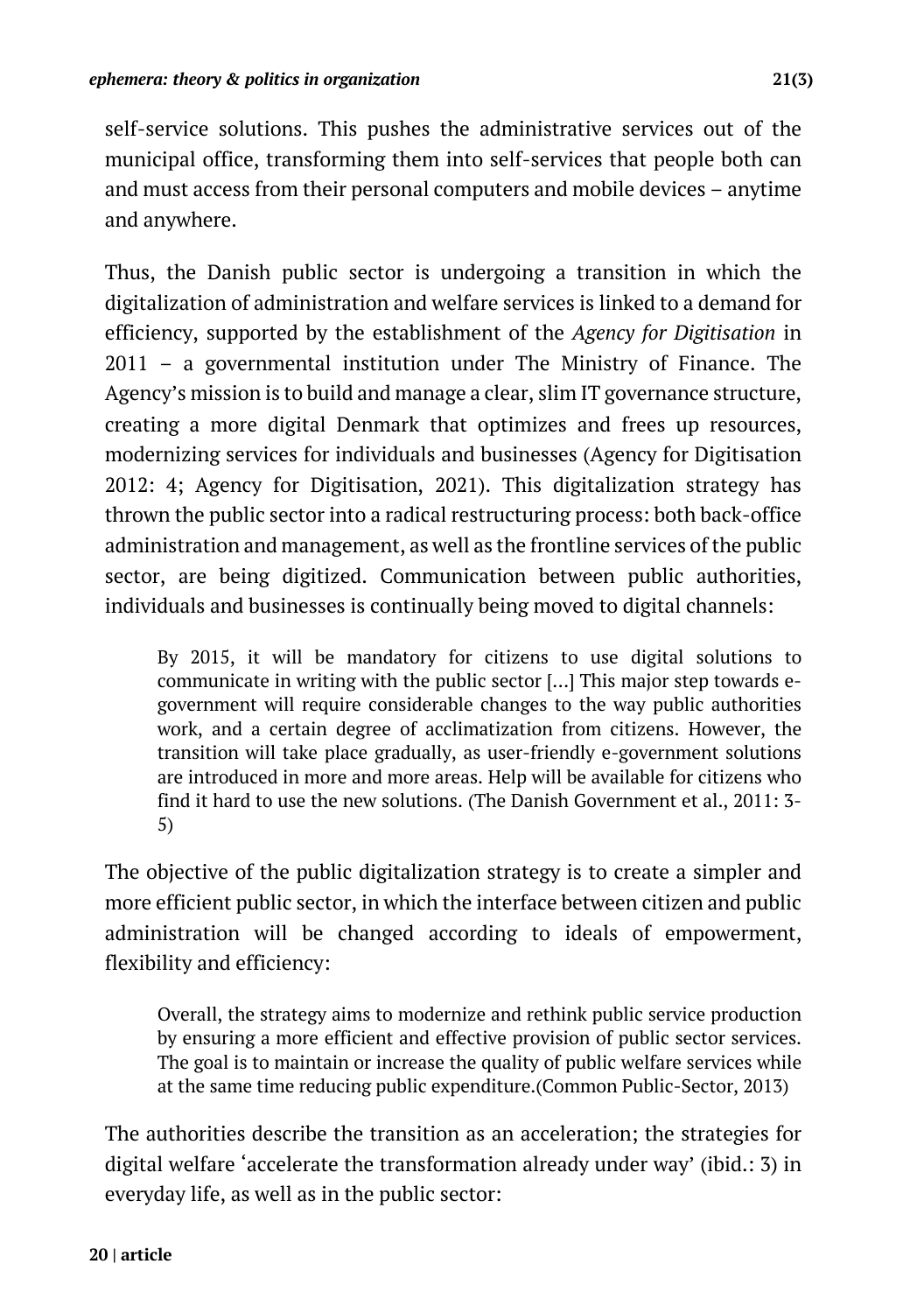The central government, regions and municipalities are proposing a new egovernment strategy in order to accelerate the adoption of digital solutions in the public sector. We must capitalize on our leading position and take the next steps on the way to future welfare services. (The Danish Government et al., 2011: 3)

However, in the public debate, criticism has also been voiced regarding the cost of digitalization. Public employees and their trade unions have focused on the changes that digitalization imposes on jobs and tasks (HK, 2012). The critical voices raised against digitalization are few, but often they focus on individual cases, pointing out the disadvantages for elderly or disabled people, for example, who for various reasons lack the necessary prerequisites for self-service (see e.g. Karkov, 2010; Søgaard, 2014).

Thus, the ambitious Danish digitalization strategy implies certain expectations, making demands on citizens, who are thus assumed to play an important part in achieving the political goals of efficiency and cost reduction. The strategic vision is that people should take the initiative to explore possibilities and administer their contact with the authorities – ideally stay away from the public office. The premise behind this vision is that it is better for people to be digitally self-reliant, but also that this digital selfreliance is a necessary precondition for realizing the economic gains of digital technology. However, the people who come to the citizen service centre have – for different reasons – not managed to use digital solutions on their own (Pors, 2015). When these people turn up in person at the citizen service centre, frontline personnel become responsible for not only solving their specific problems, but for training them to become digitally competent. 'Coservice' is the term describing this new practice, through which the capacity of citizens for self-service is trained. The staff must proactively assist, and indeed endeavour to encourage citizens to become digital. As described elsewhere (see Pors, 2015; Schou and Pors, 2019; Pors and Schou, 2020), coservice is constructed as a transitional space, a passage or intermezzo, through which citizens are guided into the digital world. Within this space, the role of the bureaucrat*,* is reframed in the light of a strategy according to which citizens are supposed to be prompted and guided through 'learning by doing' and by trying out the possibilities afforded by digital self-service. In this article we inquire into this reframing of roles and relationships in the context of digital self-service.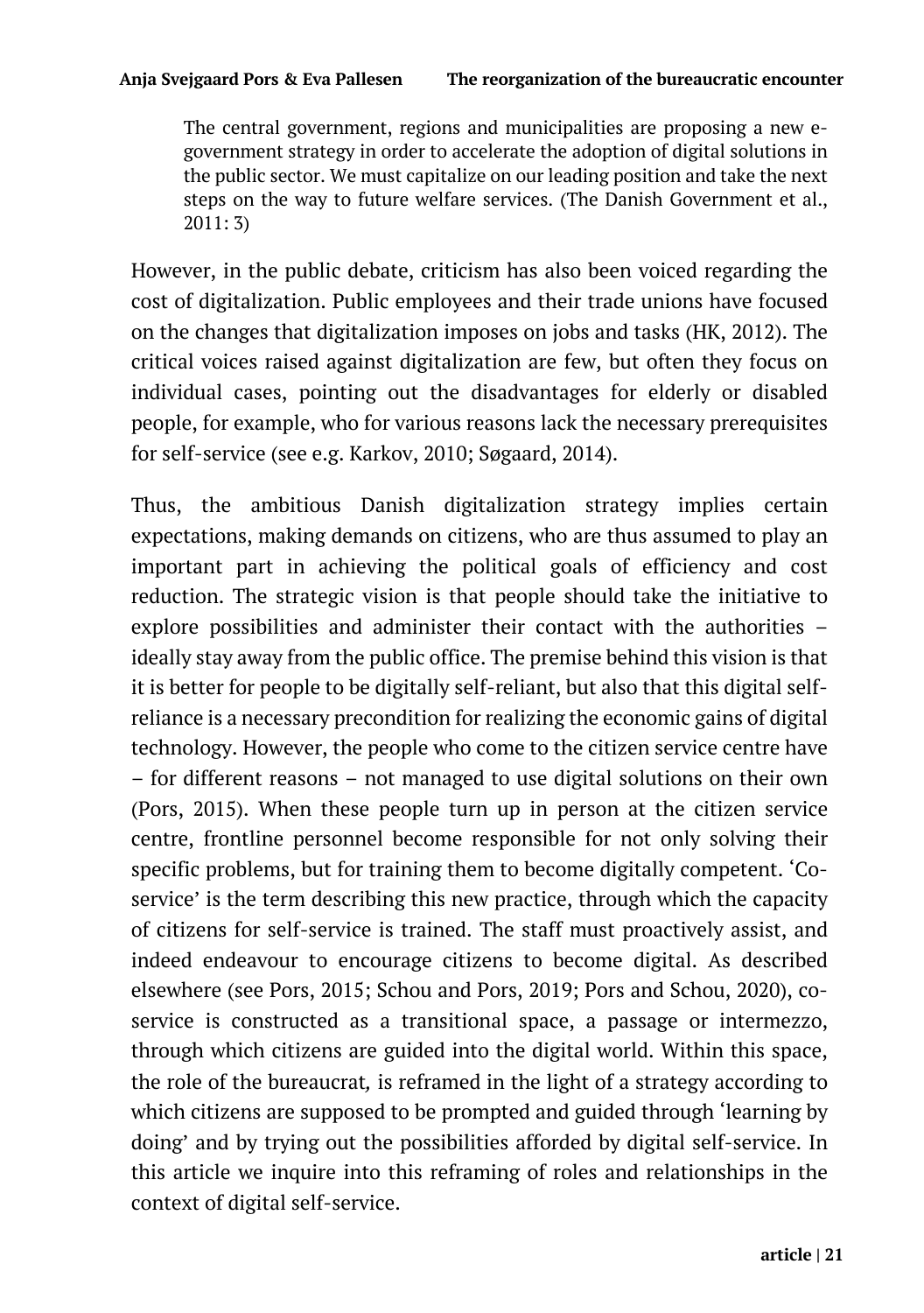# **Digitalization as a management paradigm: research literature and critical discussions**

The digitalization of the Danish public sector has been influenced by private sector management approaches (Jæger and Pors, 2017), to a large extend transmitted into the public sector by private consulting firms engaged to support public sector digitalization strategies. Policymakers tend to view digitalization with a great deal of optimism, as a way of automating administrative tasks (Eubanks, 2018). This technological optimism also dominates the e-government literature, leading to a strong focus on the enabling effects of digitalization and how such effects can be increased. Reviews of the e-government literature (Grönlund, 2005; Norris and Lloyd, 2006; Titah and Barki, 2006; Yildiz, 2007) describe a field that is overly optimistic about digitalization. E-government has been portrayed as an underdeveloped research field attempting to emulate the hard sciences (Raadschelders, 2011) and as a field of literature that primarily focuses on egovernment as a means to achieving certain prescribed outcomes, for example cost reduction, the upgrading of bureaucratic professions and macro perspectives on e-government (Dunleavy et al., 2006; Margetts, 2008; Pollitt, 2011). However, micro level studies on the actual deployment and use of technology in the context of state bureaucracy are sparse, e.g., studies of how welfare institutions have been prompted to adopt self-service solutions at the expense of face-to-face encounters with citizens, and how self-service changes the relationship between state and citizen. However, some scholars have begun to relate more critically to the interface between digitalization and street-level bureaucracy (Buffat, 2015; Hansen, Lundberg, and Syltevik, 2018; Jansson and Erlingsson, 2014; Pors, 2015; Schou and Pors, 2019; Pors and Schou, 2020).

The mainstream literature on e-government has been criticized for lacking both a theoretical and practical understanding of the wider societal consequences of digitalization. Although digitalization a management paradigm for the public sector has been conceptualized under the heading of 'digital era governance' (Dunleavy et al., 2006) – which provides a diagnosis of general changes in public governance – this still seems to fail to capture the way in which digital reforms change everyday bureaucratic encounters and therefore misses out questions about how the boundary between state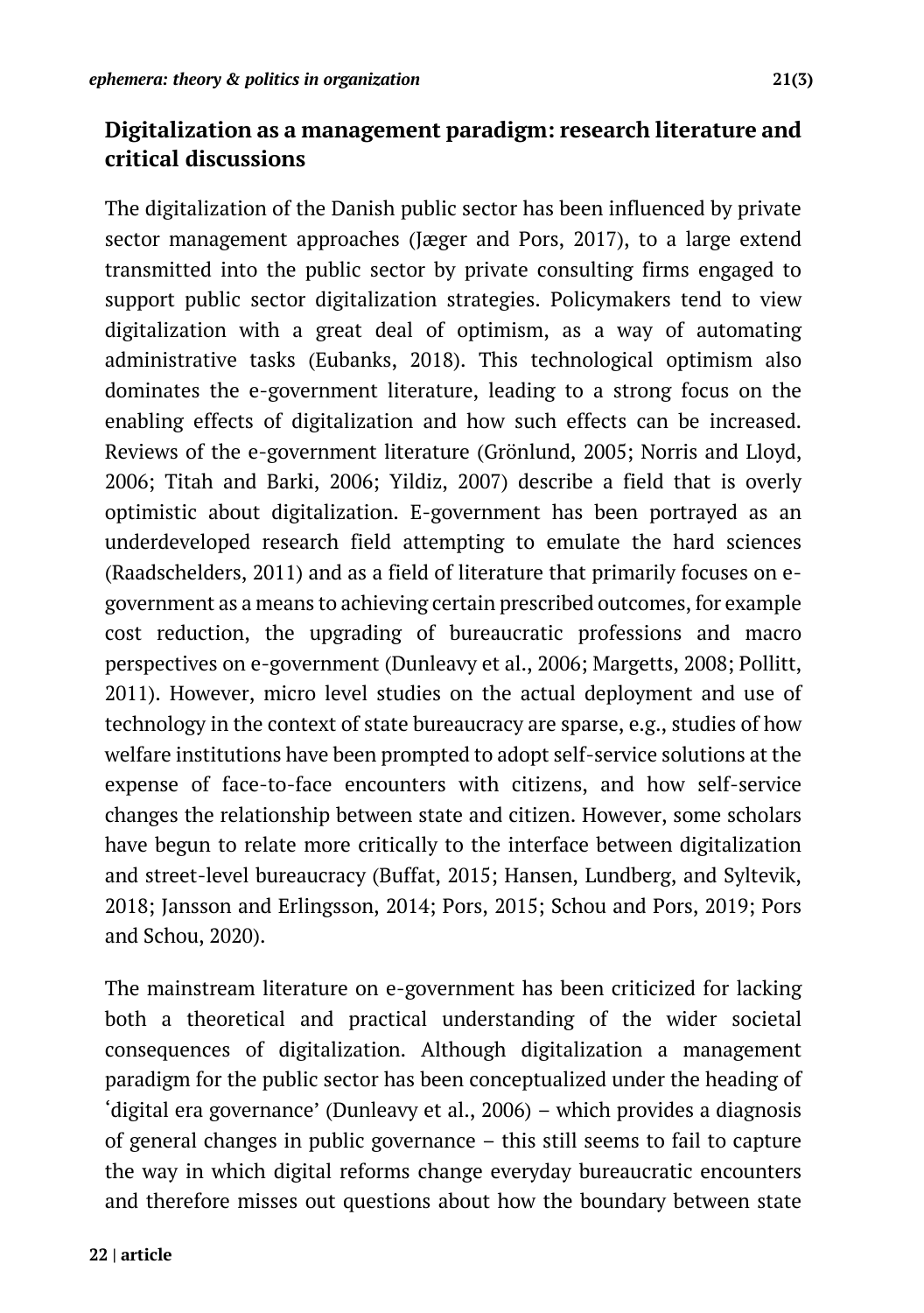and civil society are being redrawn in everyday life (Bevir and Rhodes, 2003) as a consequence of these reconfigured encounters.

In this article, we aim to contribute to remedying this lack by taking up questions concerning self-service technology with a greater sensitivity as to how it reorganizes everyday encounters between citizen and state in the context of a citizen service centre. We discuss the displacement of the bureaucratic ethos known from the seminal works of Max Weber (1948a, 1948b, 2019), which emphasizes detached bureaucratic personae and the ethics of office. We suggest that in contemporary bureaucratic practice in the digital era, such founding values of public office as detachment and bureaucratic practice 'without affection and enthusiasm' (du Gay, 2008) are not only displaced, but even reversed. This reversion, we argue, is related to the public bureaucrat's new obligation to 'challenge forth resources' in the bureaucratic encounter, since digitalization as a management paradigm is inherently related to a 'more for less-rationale'. We borrow the notion of 'challenging-forth' from Heidegger's seminal essay on technology (1977). While it is beyond the scope of this article to account for the vast amount of academic work on Heidegger and Weber, their influential conceptualisations of both modern technology and modern bureaucracy suggest important lines along which to look, and thus function in a way as sensitizing concepts (Blumer, 1954) as we process our empirical material and discuss our analysis.

# **Empirical material and method**

Posing the question of how (self-service) technology affects everyday encounters in the public sector, the article joins a stream of practice-based studies that focus on technology (Aakjær and Pallesen, 2021; Nickelsen and Elkjær, 2017; Gherardi, 2010; Nicolini, 2007). These contributions suggest explorations of the role technology plays in the construction of daily practices and relationships as part of a continual organizing process involving both intended and unintended opportunities and limitations. In our case, following a practice-based approach encourages us to move from the intentions and goals of the digitalization strategy as such to how digitalization works in everyday encounters between citizens and public sector professionals. This indicates the use of data collecting methods related to ethnographic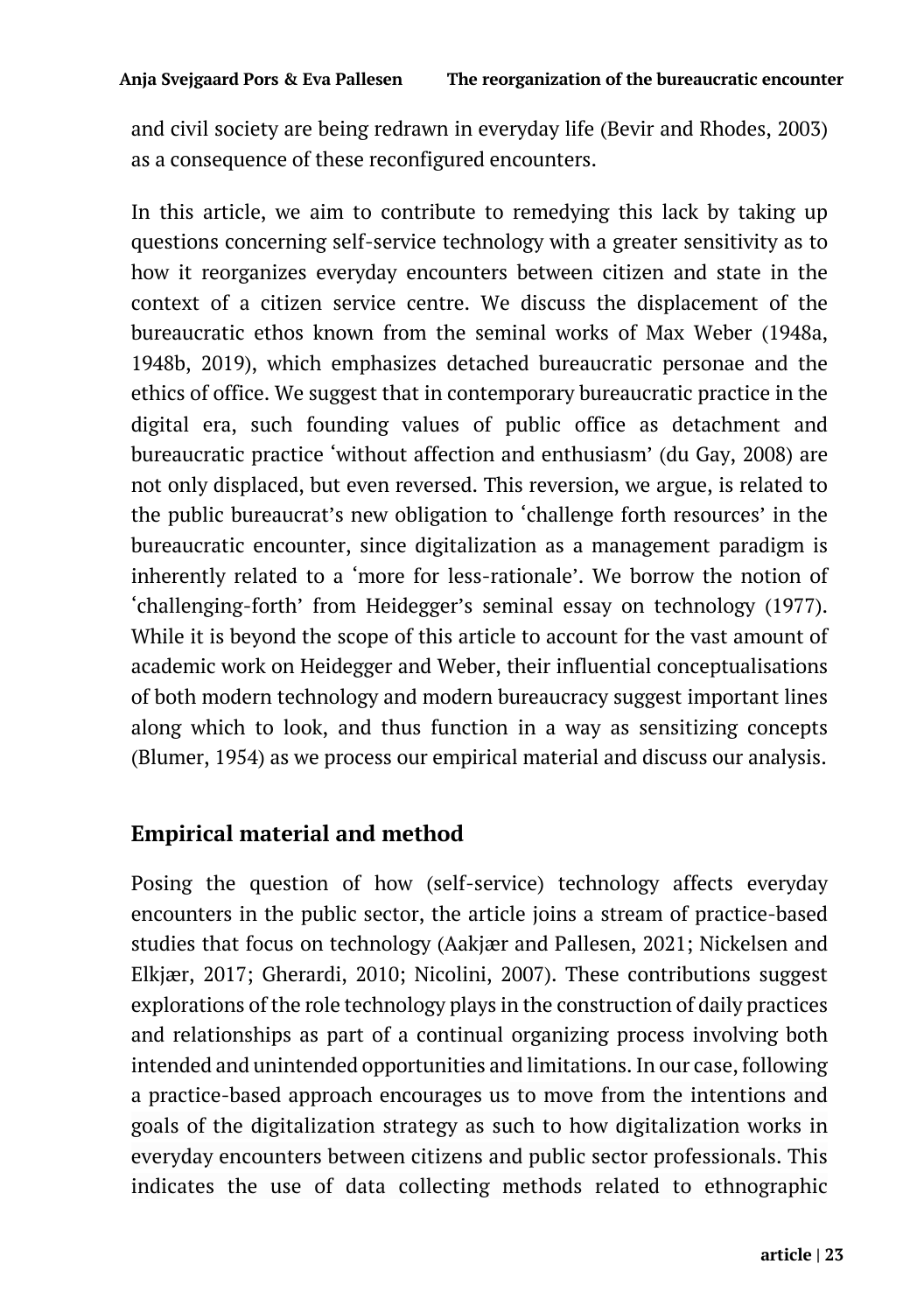fieldwork, with its emphasis on 'being there' as a way to gain insight into everyday actions and activities (Pallesen and Aakjær, 2020). Furthermore, our initial inspiration from Benjamin's description of how the phone changed the rhythm and space of private homes resonates with the increased attention to time (Holt and Johnsen, 2019) and space (Marrewijk and Yanow, 2010; Beyes and Steyaert, 2011; Hernes, 2004) that has emerged along with the growing field of process and practice-based organization studies (Gherardi, 2010; Geiger, 2009). These studies, in contrast to objective time (clock time) and objective space (geographic location), draw attention to the temporality and spatiality distinctive of (and relative to) particular practices (Loscher, Splitter and Seidl, 2019). In this context of an increased focus on lived time and space, the researcher's use of their 'own body as an instrument of research' (Van Maanen 1996, cited in Marrewijk and Yanow, 2010) gains methodological significance. Being bodily *in place* is essential for gaining access to time and space from within, for example, being able to relate to the rhythm or atmosphere of a situation.

In our case, emphasis was placed on being physically present and ethnographically studying the new practice involving assisted self-service – encounters that take place at citizen service centres all over Denmark every day. In practice, the researcher was shadowing (Czarniawska, 2007) the daily activities of frontline personnel, focusing on encounters with citizens. With the researcher standing behind one of the frontline staff, these observations included dialogue, mostly of a clarifying character, and were followed up by interviews consisting of in-depth discussions of the practice observed by the researcher. Over the period of a year, Author 1 conducted a total of approximately 80 hours of both explorative and more structured observations, documented in field notes, followed by interviews later the same day with the staff who had been under observation. The data also include eight interviews with managers and consultants of varying rank in the municipality. All interviews followed the guidelines for semi-structured interviews and were recorded, transcribed and roughly coded and categorized. The empirical material in this analysis was predominantly gathered in one particular citizen service centre in a Danish municipality. The staff at the citizen service centre (which has been steadily reduced since 2010) consisted of 18 full-time employees, two office trainees and a mid-level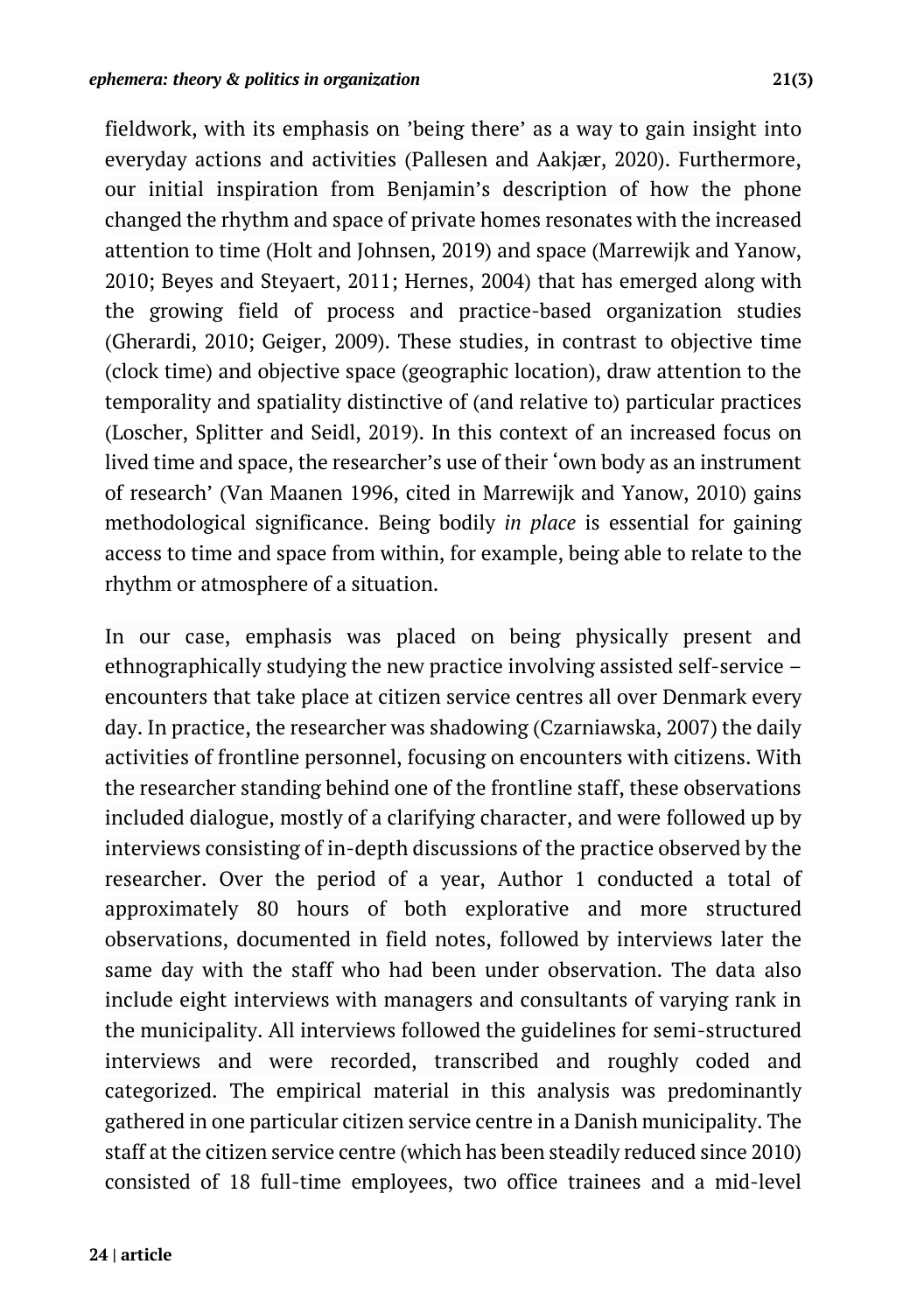manager. The centre staff service around 300 users a day, mainly in the form of walk-in referrals. The ethnographic study also comprises evaluation and validation workshops with the frontline staff and their manager, as well as participation in meetings, workshops and conferences with political actors such as the Agency for Digitisation, Local Government Denmark (KL) and a variety of Danish municipalities.

# **Analysis: The bureaucratic encounter reconfigured**

In the following, we present an example from the observation material that exemplifies one typical encounter in the co-service area of a citizen service centre. This example has been selected because it condenses and illustrates the themes taken up in the analysis, i.e., how the private and public spheres are blurred, and how space and pace are rearranged and reconfigure the relation between citizens and public officials. Our analysis was substantiated by reflections made by the staff in follow-up interviews.

#### *A scene from a citizen service centre*

We are now entering the citizen service centre one Tuesday before noon. The centre occupies part of the ground floor of a large office building housing a variety of local government departments. A big white and green poster says: 'Digital co-service. Avoid the queue – use the Internet! Health service medical cards, new addresses, parking permits, child benefits and much more. There are many possibilities at www.municipalityX.dk. Our digital ambassadors will help you get started.' A flat screen on the wall informs people that it is the turn of customer number 630. Three out of the ten service counters in the coservice area are occupied by a member of staff (citizen guide), each assisting someone in the use of digital self-service. At the reception desk, people have formed two queues.

After ending a session with an elderly man, a member of staff in her forties walks over to the waiting area and calls out the next number. A young man of about 20 reacts to number 631 and follows her to one of the service counters. His slightly older-looking friend follows, and they both stand facing the staff member on the other side of the high counter. 'How may I help you?', she asks. 'I need to activate my "Digital Post"', he responds in a low voice. 'Come over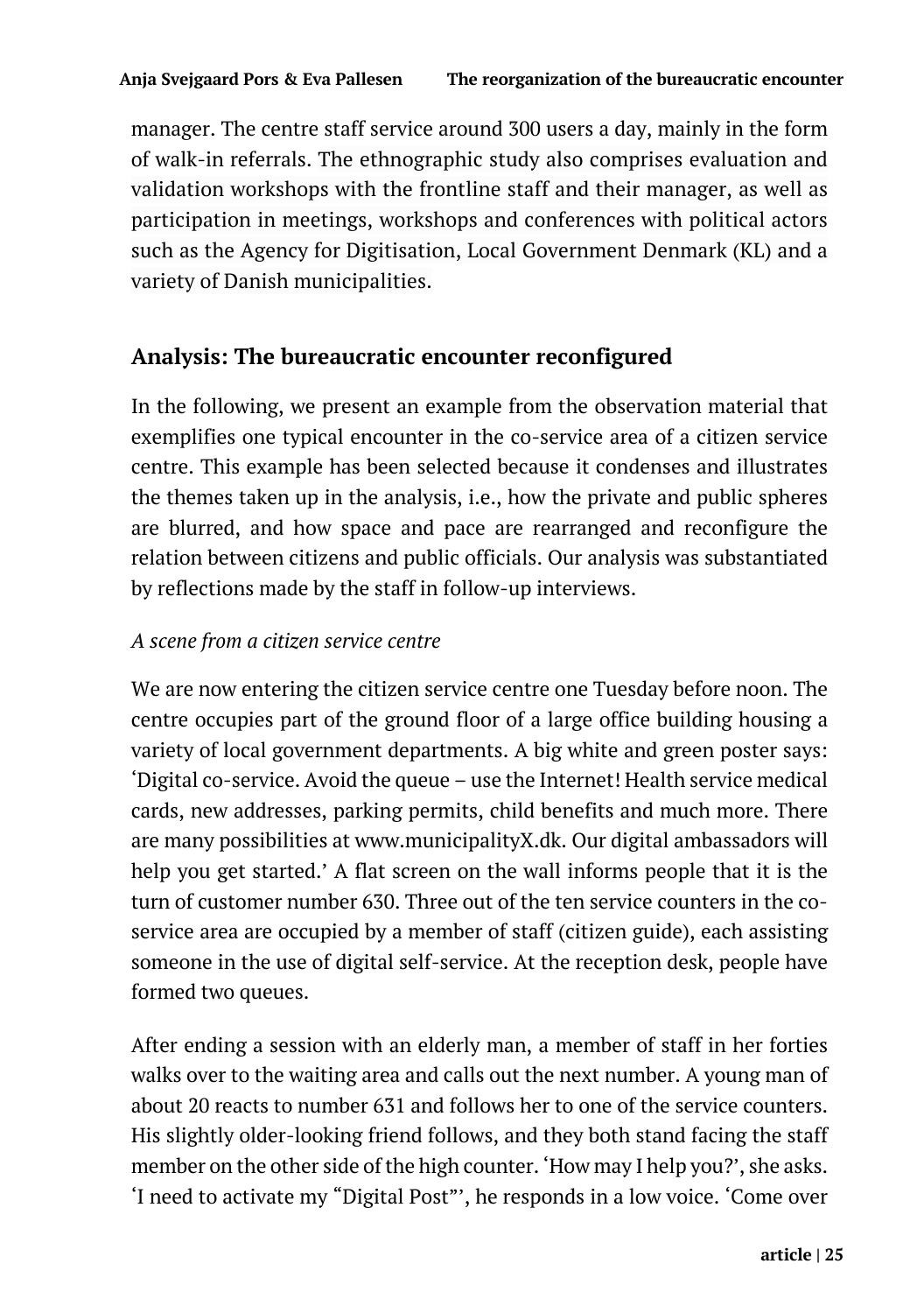she tells him, and continues: 'OK, start typing "borger.dk" [public self-service portal]'. The staff member waits a bit, then types in the URL, 'B-O-R-G-E-R-DOT-D-K'. 'And then you sign in by entering your CPR number and your personal code', she continues. She then steps aside and averts her gaze for a few seconds. 'You can enlarge the image by clicking there', she says, pointing at the screen. 'And I can see you've already signed up for an "e-Boks" [secure electronic mailbox]. Try to open it. It seems that you have 17 unopened letters in your inbox. I can see there are a few letters from Danske Bank. OK, I'm not entitled to interfere with your private mail'. Again, she steps aside and averts her eyes. 'But I'm not a customer with Danske Bank, Nordea is my bank', the young man says with a puzzled look on his face. 'Well', the staff member replies, 'I don't know, but you seem to be connected with Danske Bank in some way as well. Ok, never mind'. She points to the screen and says: 'Digital Post is actually the same as the "e-Boks" that you already have. If you tick right there, you will gather all your electronic mail in one mailbox, both mail from the private firms that you have subscribed to in the "e-Boks" and digital mail from all public authorities. It's very smart; the mail is automatically transferred'. His eyes flicker and he looks at his friend, who speaks to him in a foreign language. The staff member explains further, looking at the computer screen: 'The most important thing is that you know that you are required to keep an eye on your mailbox. You are required to read it just as if you had received a letter in your mailbox outside your home. By ticking here you agree that no public authority will send you physical mail anymore, and that you are required to read your mail, for example, regarding notice to attend court, or if you are applying for a student grant'.

# *Reframing the relationship between the private and public spheres*

This scene illustrates several themes that arise in many of the encounters observed in the citizen service centre: one of these is the relationship between the private and public spheres. Just like Benjamin's first telephone moved disputes with the telephone office into the living room, the border between private and public in the bureaucratic encounter is redrawn in the context of self-service technology. In this case, not only is private bank information (which has nothing to do with the matter in hand) suddenly visible to the staff member, the latter's professional focus also goes beyond the citizen's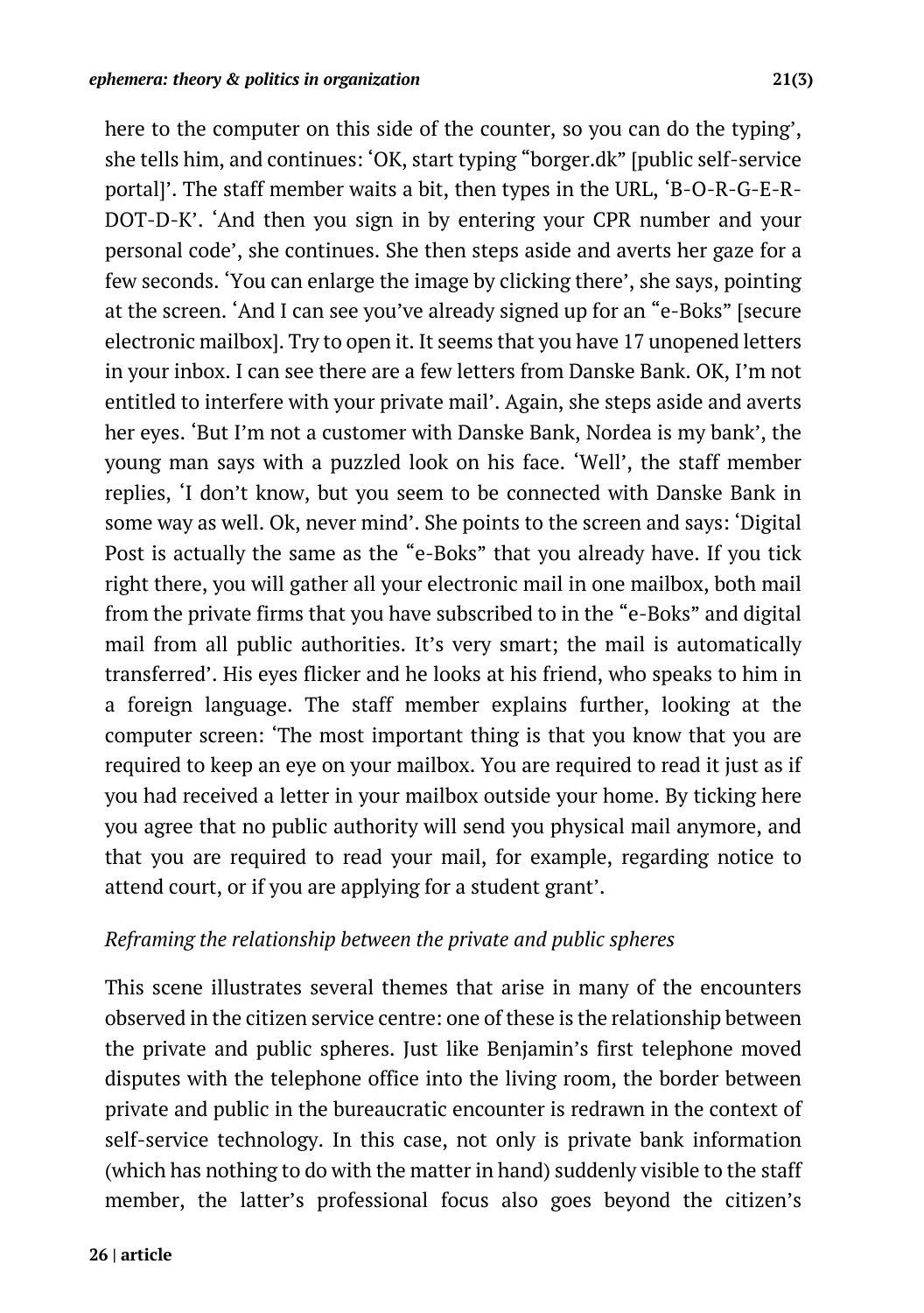administrative problem and into such personal areas as responsibility and motivation, reaching into the everyday life habits of the individual. This blurring of the private and professional spheres is underlined in the choreography and scenography of the encounter, in which the traditional office desk is replaced by an open space with only some vague demarcation of the beginning and end of the formal encounter (handshakes, doors, sitting down, etc., are absent). One member of staff at the citizen service centre reflects as follows on her ways of working with co-service, and on how her encouragement and connection with citizens is central in the new role:

You meet people in a different way. You're in another environment up there [standing up at the counters]. You see things differently. Well, I think it's because you stand there side by side with the person saying, "Oh sometimes, I'm…". Sometimes you just get along very well with the person. "Oh, you just do this ...", and then you find yourself chatting a bit and saying "that's really good" and things like that. I can get kind of relaxed standing up there with the person, you're in very intense contact, actually. It's just you and the person […] Often I move around behind people while they are typing, but there's another connection up there than down at the desk. (Interview, staff member, citizen service centre)

Ideally, self-service technology enables citizens to handle problems while physically distant from the service centre. However, in the encounters at the citizen service centre, in which citizens and frontline staff are standing up side by side, both the physical and formal distances that the desk created in classical bureaucratic encounters are eliminated. Another staff member reflects as follows:

I don't know. There's also less authority involved compared to if you were sitting on either side of a desk. Then no one would doubt the distance, formality, and that I'm the authority. It's true, [in co-service] it becomes more like "This is an act of friendship", "I help you", the desk distance has kind of disappeared. So, the border between citizen and public authority is sort of blurred, in some ways at least. (Interview, staff member, citizen service centre)

This new supportive and coaching relationship moves the staff member's role away from classic bureaucratic virtues such as professionalism and impersonality; however, it is explicitly valued in the booklet from Local Government Denmark (the municipalities' association) and HK Kommunal (trades union for non-academic administrative personnel in municipalities)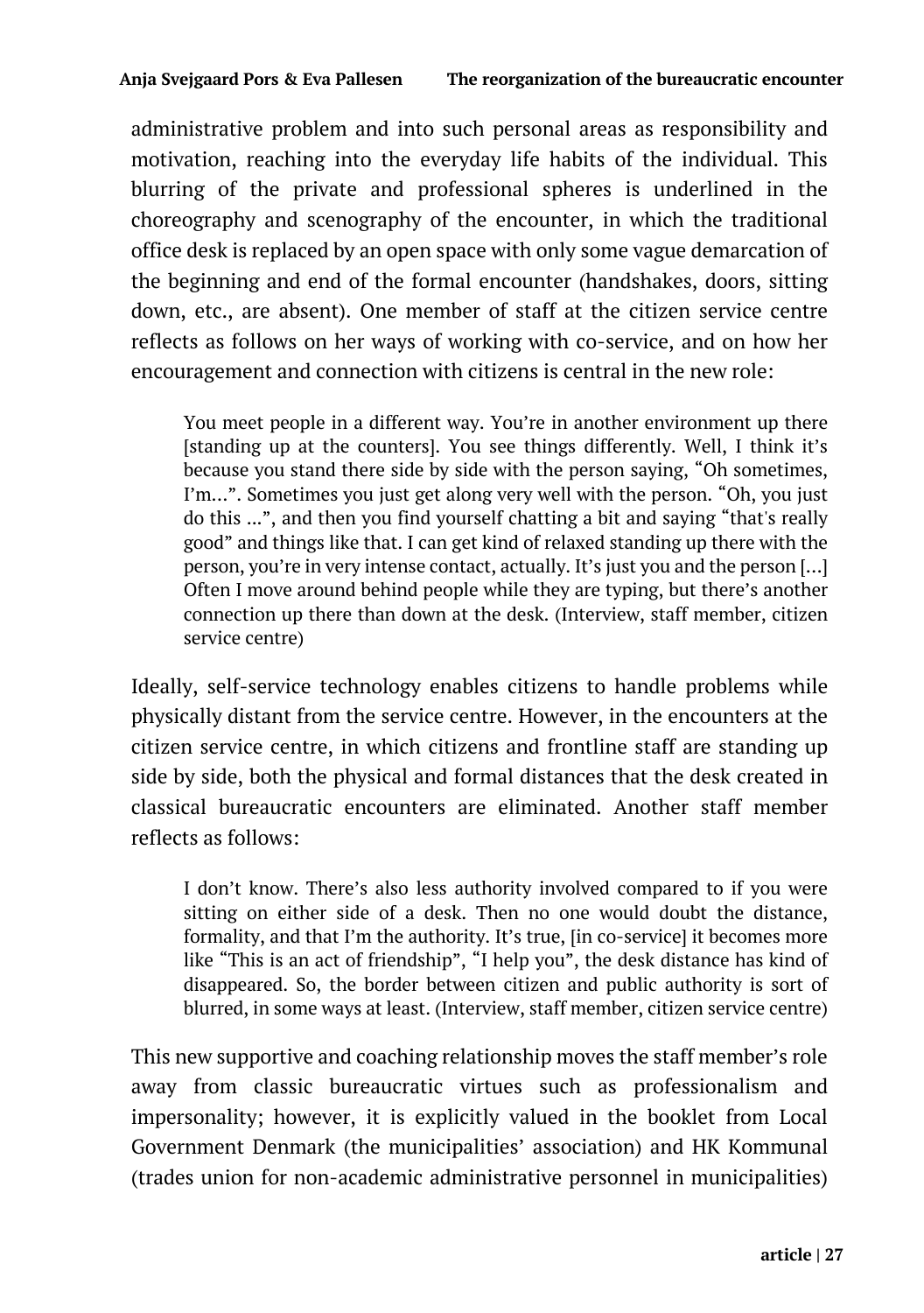that guides the administrative employee's work with co-service. The material describes how there are two layers in communication with people, meeting up at the citizen service centre: 'The specific professional content, what the person is seeking an answer or a solution to', and 'the emotional layer in play within the person […], which is what we can work with and use as an implementation kit' (Kommunernes Landsforening [Local Government Denmark] and HK Kommunal).

Here, the emotional connection becomes a strategic resource – a tool that can help implement the strategic goal of creating a digitally self-reliant citizen and realise the expected economic savings in relation to new digital technologies. The staff members working with co-service are given several training courses directed towards their ability to enhance their contact with people and create positive relationships. The guide from Local Government Denmark lists eight basic 'tools' that will help the administrative employee professionally: The staff member must 1) motivate people to adopt digital self-service; 2) ask about the person's digital readiness; 3) create enthusiasm by showing the possibilities offered by digital self-service; and 4) 'sell' the digital solutions – including their failures and shortcomings. The remaining four 'tools' are all about habits in the employee's own private life: staff members must, for example, use IT in 'everyday life for news, mail, a modicum of Facebook, Net TV, NetBanking and phone apps' (Kommunernes Landsforening, 2012). Again, the private and public spheres, the private self and the public role (or institutional 'persona') are connected and blurred in new ways by thus encouraging the frontline bureaucrat to use compassionate tools in communicating with people in order to generate the enthusiasm needed to realize policy goals (see du Gay, 2008).

Hence, the new task of administrative staff is not only centred around laws and rules, but around a more personal involvement: that is, enthusing about, motivating people to use and 'selling' to them both the idea of learning and the digital solutions. Here, the public sector strategy reaches into the private life spheres of both citizens and staff members, making use of them in new ways; and it implies an emotional connection, in which the professional task almost appears as an act of friendship. Hence, the public and private spheres become related and blurred due to the new practices. This reorganization of the relation between the public and private spheres is especially related to the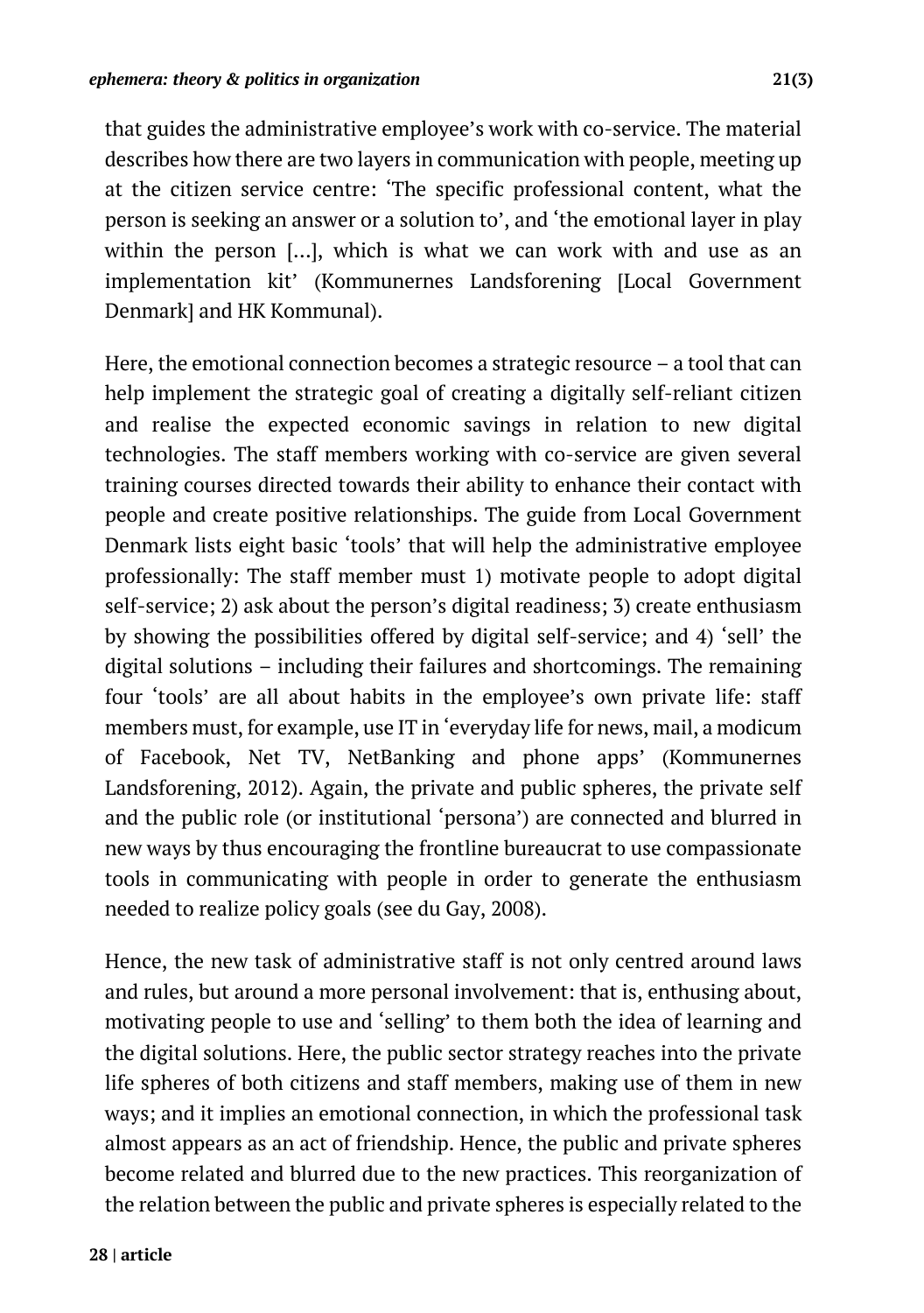reconfigured space of the bureaucratic encounter, in which time is also experienced differently. In the next section, we take up this power of digital technology to reconfigure the sense of time and space in the bureaucratic encounter.

#### *Reorganizing the sense of time and space*

Parallel to how the phone altered the rhythm of everyday life around 1900, highlighted by Benjamin, the rhythm of the bureaucratic encounter is altered by self-service solutions. The classic bureaucratic encounter between citizen and public administration takes place over a desk; the public bureaucrats write on their computer and determines the pace and progress of the conversation. The physical-technical milieu of the modern citizen service centre is different: here, the citizens and staff members meet over high counters, with one computer at each counter, in an open office layout without clear demarcation of the beginnings and ends of the encounters. The encounters themselves involve people standing shoulder-to-shoulder rather than face-to-face, with the citizens managing the keyboard and the staff member assisting. Whereas frontline staff used to sit down with citizens in closed spaces, they now have to guide them in open self-service landscapes. An employee describes how the timing and pace in this changed work space affects her professional role:

You're on, you're off, you know. And sometimes my intention is to dig deeper into things in her life situation after finishing the application, but it's difficult to handle. Maybe I just turn around for a moment, and she's gone […] so she never got the advice I would've given her if we had been sitting at my desk.[…]. Up there [in co-service] you need to see it right away. If we were down by the tables [face-to-face interaction], then I would get an impression of her as we proceed, but now you have to be able to see it right away. It feels like it has to be faster. When facing each other across a desk, you can afford to pause to reflect, or just talk normally, but with the technology and the self-service solutions, it is like everything has to be a bit faster.(Interview, staff member, citizen service centre)

There is a restless pace in the encounter as it is sensed by the employee: meetings are always potentially on their way to being started or broken up. The staff member moves in and out of the relation, and is regularly interrupted by contact with other people in the open co-service space. Control over the timing, tempo and pace of the encounter is predominately in the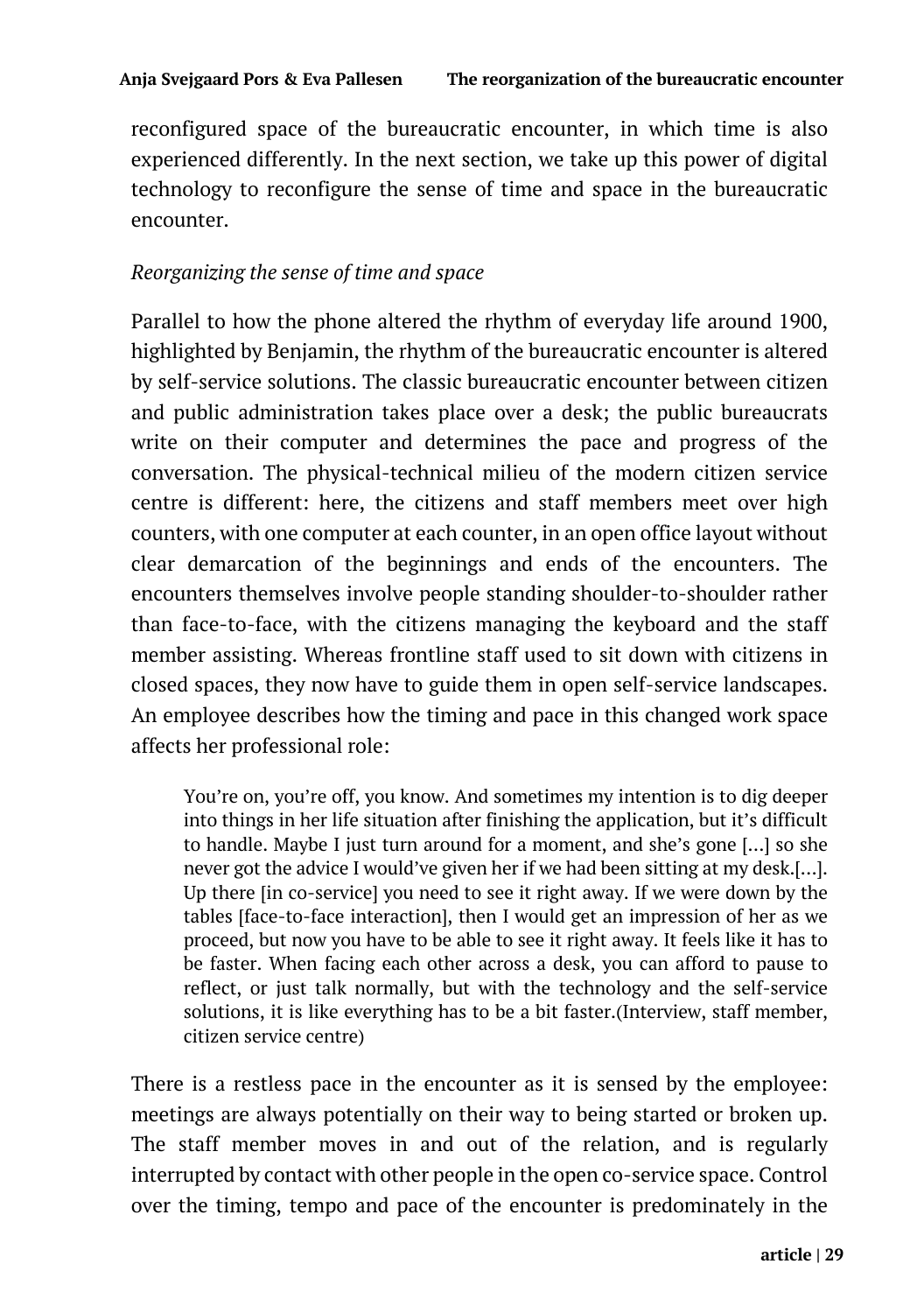hands of the citizens trying to learn how to apply for something online, or search for information in order to handle their own casework. In this accelerated time of co-service, space is sensed differently too:

I would say that [in face-to-face interaction] you're able to hide a little […]. You sit at your own desk, you have your own screen, you can take a sip of your tea. Well, you can't do that up there [in co-service] – you're bare, very exposed, it's more intimate standing up there, much more intense. You're 'on', and it's more intense because you're more open, very uncovered standing there, and you can't just walk away. Even if you're working with a screen, you're still open. If you are sitting at your own desk at your computer, then it's like you have a territory, you don't have that up there; there's a clear and unobstructed view of you. (Interview, staff member, citizen service centre)

The staff member is standing in an open space where she can be approached from all angles. There is no front or rear, no entrance or exit point, like in the traditional office. The co-service area is a more free-flowing but also unpredictable space, in which encounters may emerge and end without further notice and in which the space to pause and reflect is diminished. This creates a certain restless intensity in the co-service work and a feeling that 'everything has to be a bit faster'. This also means that there is less time and space to help citizens who might not be able to understand particular problems or administrative procedures right away. One frontline staff member explains:

Maybe you [the citizen] are not so good at Danish, and checked a box without having read what it says, then you don't know, or are not aware of, or have not heard, what has been said  $-$  there may be so many things. [...] The work situation has become very different from when I started and where you sat and sketched it out, and told them to do this and that: 'look at the paper, go home, and if you forget it, then read it again.' It is more difficult today, because the tempo is a bit hectic. (Interview, staff member, citizen service centre)

In this open space, the pace is high and encounters shift in a staccato rhythm. Furthermore, the citizen's right to privacy and discretion comes under pressure. Two frontline staff members reflected on this as follows:

Frontline staff member 1: I sometimes think that it may be a little indiscreet, also for the citizens. 'Are you on social benefits?'. It feels uncomfortable to say that [in public], but we have to ask. Otherwise, we won't be able to refer to the right place. It may be a little…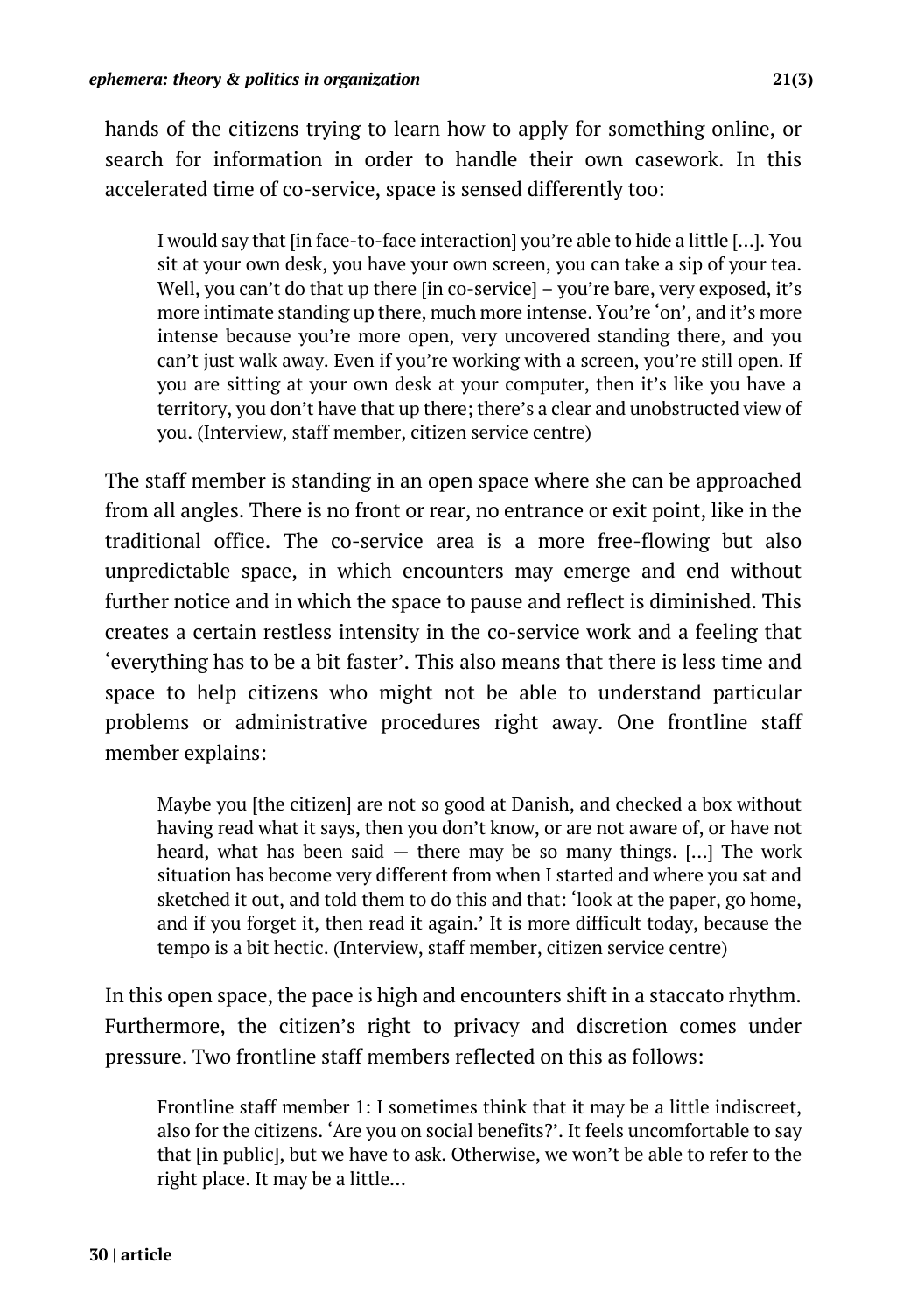Frontline staff member 2: Yes, it is [indiscreet]. And that is also something that clients have expressed when we have done interviews and given them some questionnaires and made them answer all kinds of things. They often say that they are missing something...

Frontline staff member 1: Discretion.

Frontline staff member 2: Yes, they really do. I can understand that, because nobody wants to stand up there and talk loudly about their CPR [Civil Registration Number]. Or say: 'I'm on welfare benefits, I can't support myself…'. (Interview after observation in a citizen service centre)

In this open space, created for the new task of teaching citizens how to administer their own cases in a digital format, the relation between citizen and public employee changes. Citizens become more exposed and the staff member must be careful not to approach them in a way that positions them as incapable or ignorant:

You must really be careful not to make people dumber. One thing is to sit with people across a table, it was a little easier to be on the same level as them. But when you put them in a situation where they do not know how or what they need help with, nor how to find it, and they are not particularly good at it. (Interview, staff member, citizen service centre)

Thus, far from being an impersonal *bureaucrat*, the staff member becomes responsible for the citizens' feelings of failure. This need to gloss over people's difficulties with accommodating small talk is intensified in the open space, where other people may always be standing close by and witnessing the situation. Taken together, these feelings of a faster pace and more open space are experienced by front desk staff as a loss of control. Instead of acting as professional experts, they have to improvise, encourage and draw on more personal traits to protect people from the experience of being exposed as digitally incompetent.

## **Discussion: The bureaucratic encounter reframed**

In this reconfigured space-time, in which the private and public spheres blend in new ways, the staff member is less an authority who presents professional knowledge that helps solve an administrative problem and ensures that it is legally correctly processed. Here, the public bureaucrat is rather a personally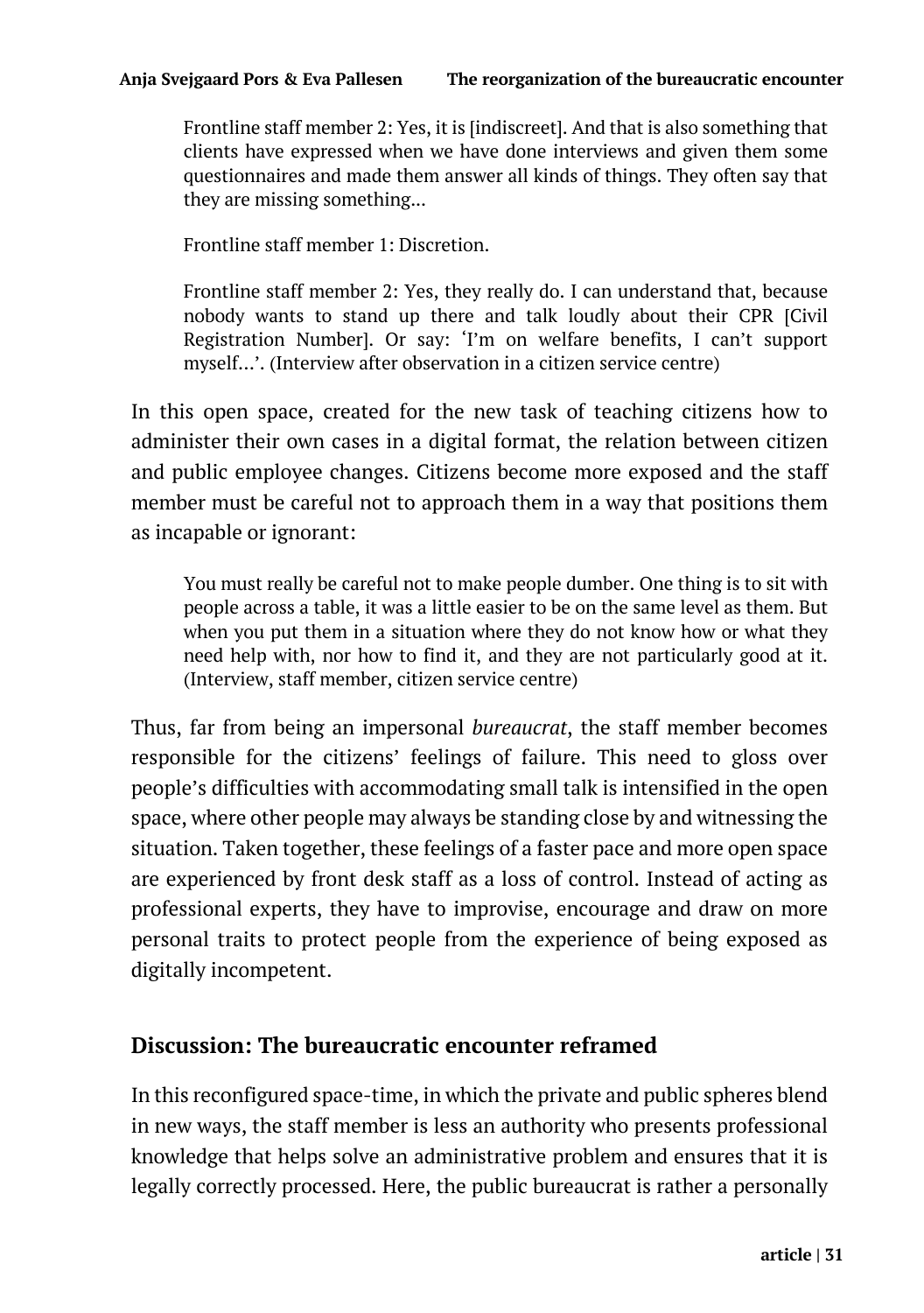involved motivator, guiding the citizens through the session and prompting them to see the new possibilities of digitalization. This also repositions the citizen: Rather than individuals with a specific administrative problem, they become the carrier of a human resource to be unlocked and extracted in order to meet an efficiency target and, ultimately, contribute to cost reductions in public service. This is not simply a matter of activating motivation in the specific encounter here and now, the focus is to build up citizens' digital competence, i.e., to unlock a durable resource that is on call for further ordering – to use an expression from Heidegger's famous essay on technology (1977), in which he addressed the characteristics of modern technology. While traditional technologies (such as building a house) is a 'bringing-forth' [*hervorbringen*], modern technology, Heidegger maintains, is a 'challengingforth' [*herausfordern*] (Heidegger, 1977: 6). This is where a significant shift lies, according to Heidegger: to get energy from a windmill, we must rely upon the wind's movements and shifts and our ability to make use of them as they are, whereas the heating value of coal is *challenged-forth* by transforming a piece of land for a human purpose, i.e., 'extracting, storing and circulating' the energy latent in it. Technology here involves an external end that imposes itself on the world, converting a piece of land into a storable value, always on call for a further ordering (Heidegger, 1977: 7).

Although what Heidegger called modern technology is far from current digital technologies (Schiølin and Riis, 2013), the essay suggests some lines along which to look when considering technology as a tool in human purposes. For Heidegger, a key point is that the 'challenging-forth' of modern technology is always and inherently directed 'toward driving on to the maximum yield at the minimum expense' (Heidegger, 1977: 7). In other words, getting more for less is the inherent and inevitable rationale. It is not difficult to recognize this logic of 'more for less' in the material that communicates the official Danish digitalization strategy and its realisation so far (presented in the citations above), which speaks about 'a more efficient and effective provision of public sector services' as the overall goal. Digitalization is a matter of 'capitalizing on' 'accelerating' and 'increasing quality while at the same time reducing public expenditure' (Common Public-Sector, 2013). However, this does not in itself happen with the introduction of digital technology; technology does not simply do that *for* us. What the empirical material from the citizen service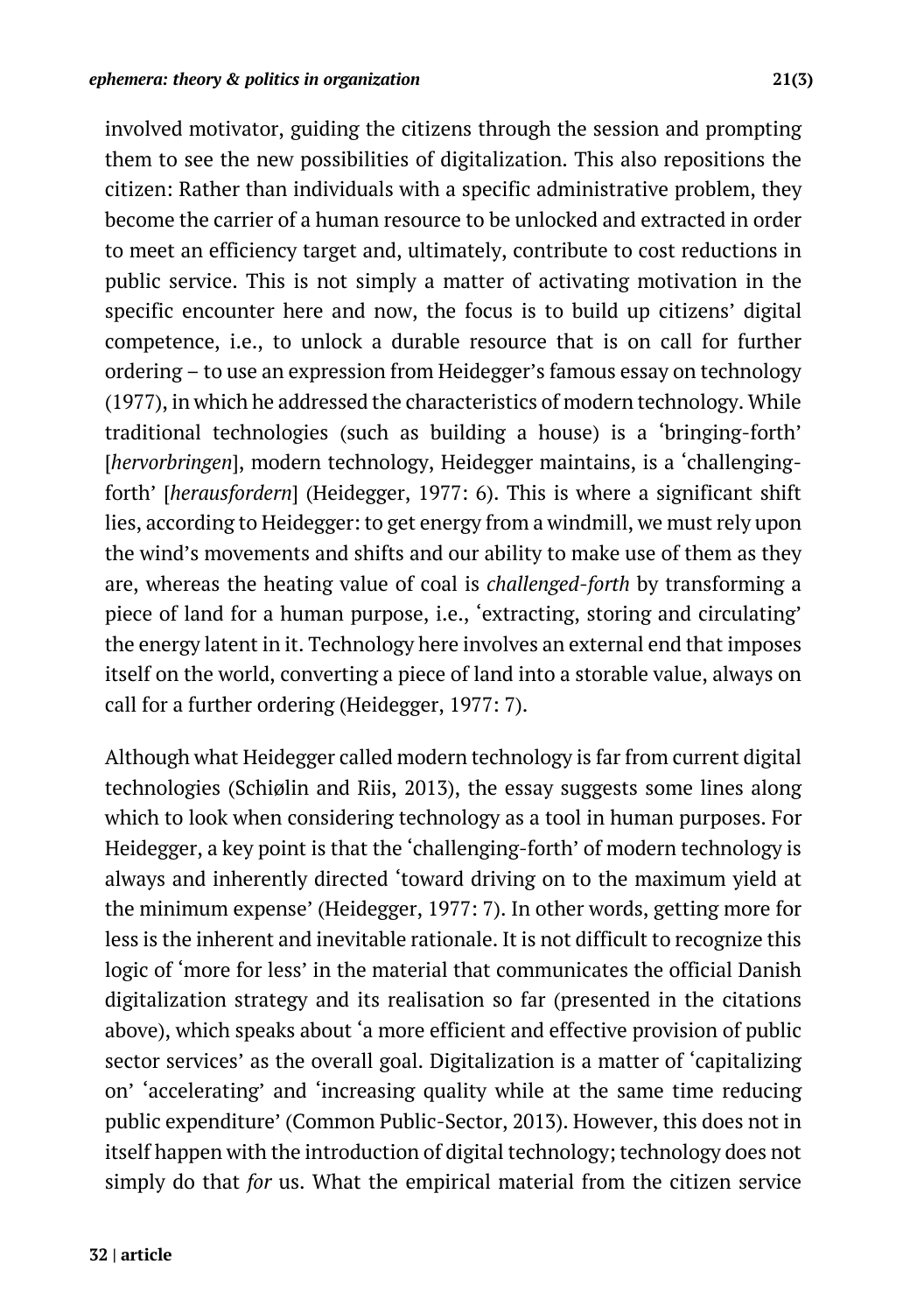centre presented above reminds us is that pursuing this strategy implies a whole chain of reorganizing, reframing and reconfiguring, in which citizens as well as employees are transformed into 'human resources' that can help realize this reduction of public expenditure.

Rather than being a context for solving the problem that motivated people to go to the public office in the first place, the bureaucratic encounter becomes instead an occasion for extracting the resource latent in people (in terms of unlocking motivation), storing it (building up digital competence) and circulating it (reinserting the resource in new digitized practices) with the aim of cost reduction in public sector expenditure. Extracting and storing resources here implies that the bureaucratic encounter is reframed as a learning situation. Motivating and educating people to do certain things by themselves is at the centre of this encounter, while informing citizens and solving the administrative problems they came with is shifted into the background. In the examples presented above, pursuing the goal of the 'selfservicing citizen' means that people might actually not even receive all the information that the staff member finds relevant to their case.

In this process, we do not just inject digital technology into public sector administration; we also get reconfigured citizen roles, new ways of understanding the bureaucratic profession and changed bureaucratic practices, in which the public and private spheres are activated and blended in new ways. The bureaucratic encounter in itself is changed: time, pace and space are sensed differently in ways that change the experience of the encounter and what is possible within it.

The traditional ideal of bureaucracy reflected in Weber's legal-rational model, which described bureaucracy as hierarchical, rule-enforcing, impersonal in the application of laws and composed of members with well-defined formal qualifications and specialized technical knowledge of rules and procedures (Weber, 2019) is reversed: in the frontline of Danish bureaucracy, the injunctions aimed at the public *bureaucrat* are to be responsive to the citizens' hesitation and lack of digital literacy, and then strategically to use compassion as a policy implementation tool in their role as enthusiastic advocates of this policy. The demands for more 'personal' involvement and the ways in which staff enter into the private sphere need careful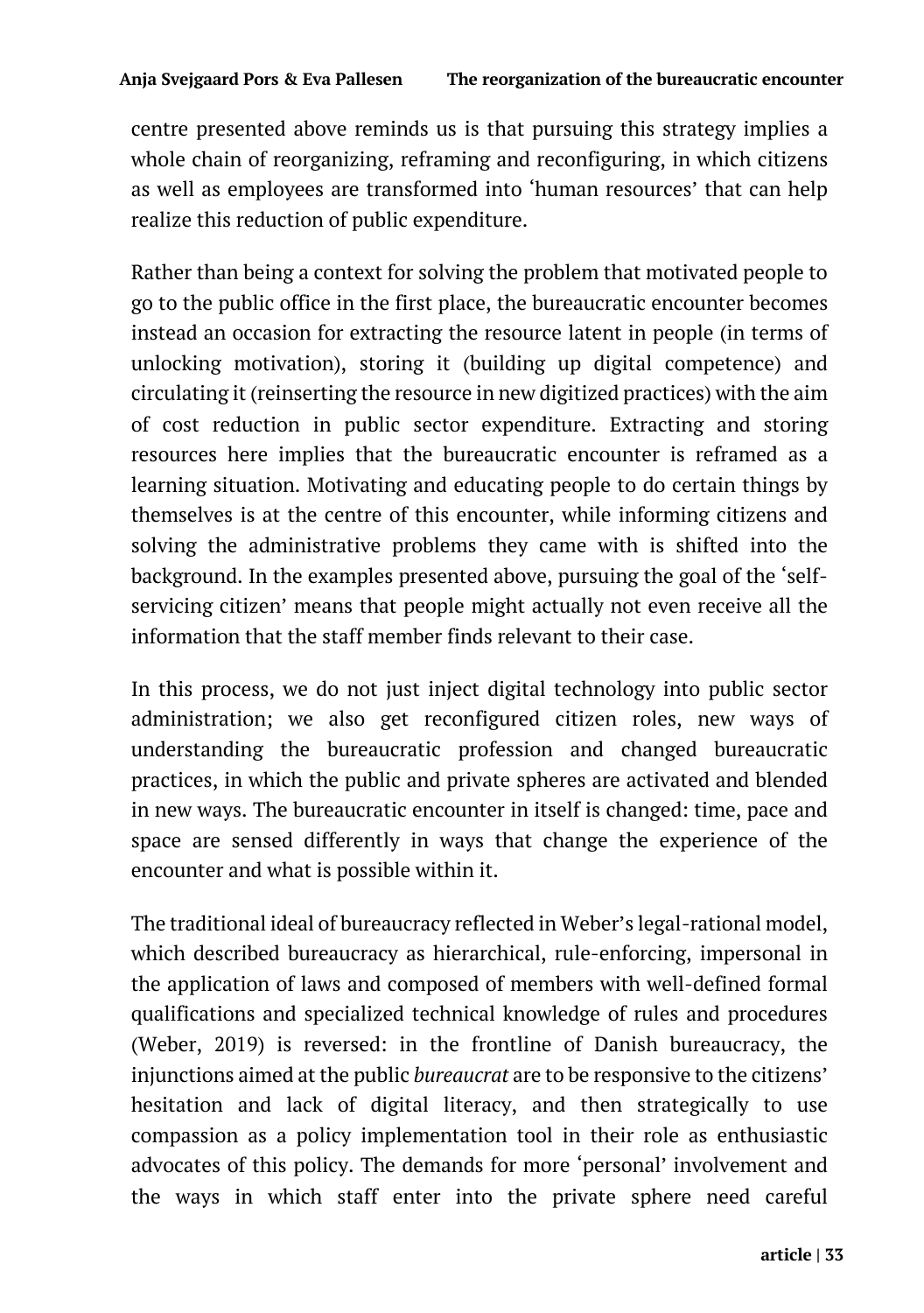consideration. Therefore, the roles, practices, tasks and virtues of frontline staff are important points to examine in order to understand current transformations in bureaucracy. The unresponsive, impersonal expert who sharply separates public and private, work and everyday life, is redefined in this altered ideal of service delivery. Digital reforms require frontline bureaucrats to embrace a stronger attachment to managerial goals that go beyond the goals of bureaucratic case processing and compassionately embrace the learning needs of the citizen in an improvisational encounter aiming to push the citizen to 'become digital'.

These insights form a basis for contributing to the rather limited amount of research on the interface between digitalization and bureaucratic encounters (Buffat, 2015; Hansen, Lundberg and Syltevik, 2018; Jansson and Erlingsson, 2014; Lindgren et al., 2019; Madsen and Christensen, 2019; Pors, 2015; Schou and Pors, 2019; Pors and Schou, 2020) in two ways. Firstly, the analysis demonstrates how new forms of interaction are shaped in the transition towards digitalized public bureaucracies. This is something that has not yet received a systematic treatment in this field of literature. The study showcases the specific ways in which self-service leads to new roles and tensions in the bureaucratic encounter. Secondly, it shows how roles and relations are entangled with technology and with changes in the material set up. These are not just minor, mundane changes; rather they are experienced as intrusive reconfigurations of the time and space of the bureaucratic encounter. Such insights challenge the often technocentric strategic narratives which tend to overlook how adjustments of practice might have intrusive effects on the way governance is performed. Against images of digital technologies as a neutral upgrade of the state, inherently capable of creating more efficient welfare provision, the analysis brings to the fore the unintended effects of new roles for both citizen and bureaucrat. Thus, there may be good reasons to pursue digitalization strategies in the public sector and digitalization may serve us well in reducing public expenditure; however, self-service technology is not simply a cost-reducing tool in human hands - to paraphrase Heidegger (1977). Pushing digitalization as an efficiency tool *does* something to public space as well as to private life and it has practical, political and ethical consequences. All of this raises questions about what constitutes bureaucracy and which values should guide the conduct of public bureaucrats.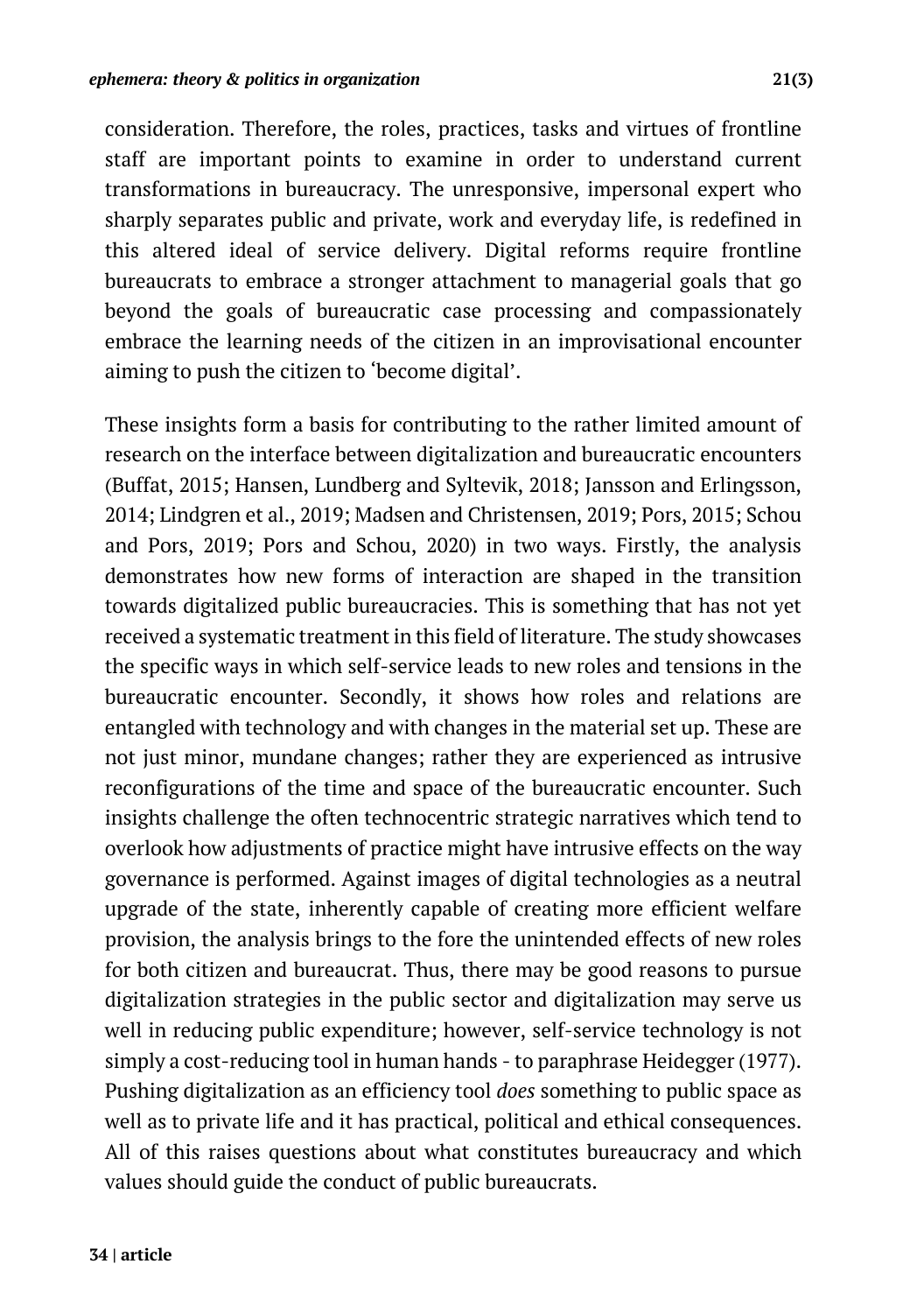# **Conclusion**

Around 1900, the phone was not just *a new thing* taking its place among other things in existing homes; it was a *newness* changing the entire home and its daily life, reconfiguring its time and space: the public office moved into the home and siestas were disturbed. With self-service technology, there are also new configurations of distance and closeness that blend the public and the private in new ways. Today, welfare service and provision can be accessed at a distance from anywhere, independently of the opening times and spaces of public offices. At the same time, the traditional distance of the bureaucracy (the desk, the formal interaction style, etc.) is transformed into new forms of closeness in the actual encounter between bureaucratic staff and citizens, both in terms of physical closeness (when citizens and professionals are standing shoulder-to-shoulder at the computer and private mail appears on the screen) and an emotional closeness, when the staff member is expected to tap into the person's emotions and personal motivations and make use of them to realize public digitalization goals.

Pursuing an ambitious public digitalization strategy like the Danish one in the name of effectiveness does not simply get new things*,* devices, apps and electronic templates, into the public sector; it reconfigures the bureaucratic encounter and reframes the bureaucratic profession, and it establishes a new kind of relationship between the public sector and its citizens, in which the latter is positioned as a latent human resource waiting to be unlocked for the purpose of cost reduction and efficiency. Being aware of such changes in everyday encounters between citizens and public sector professionals, we argue, is necessary in order to attune ourselves to ethical and political questions that may otherwise be lost behind the celebration of Danish digitalization success, such as: What kind of demands and expectations can the public sector impose on its citizens in the name of rationalization? What kind of costs and social biases, in terms of specific groups of people being incapacitated in terms of important communication with public authorities, are acceptable? And how far can we go in transforming the public *bureaucrat* into a strategic outpost, committed to goals of competence development and efficiency?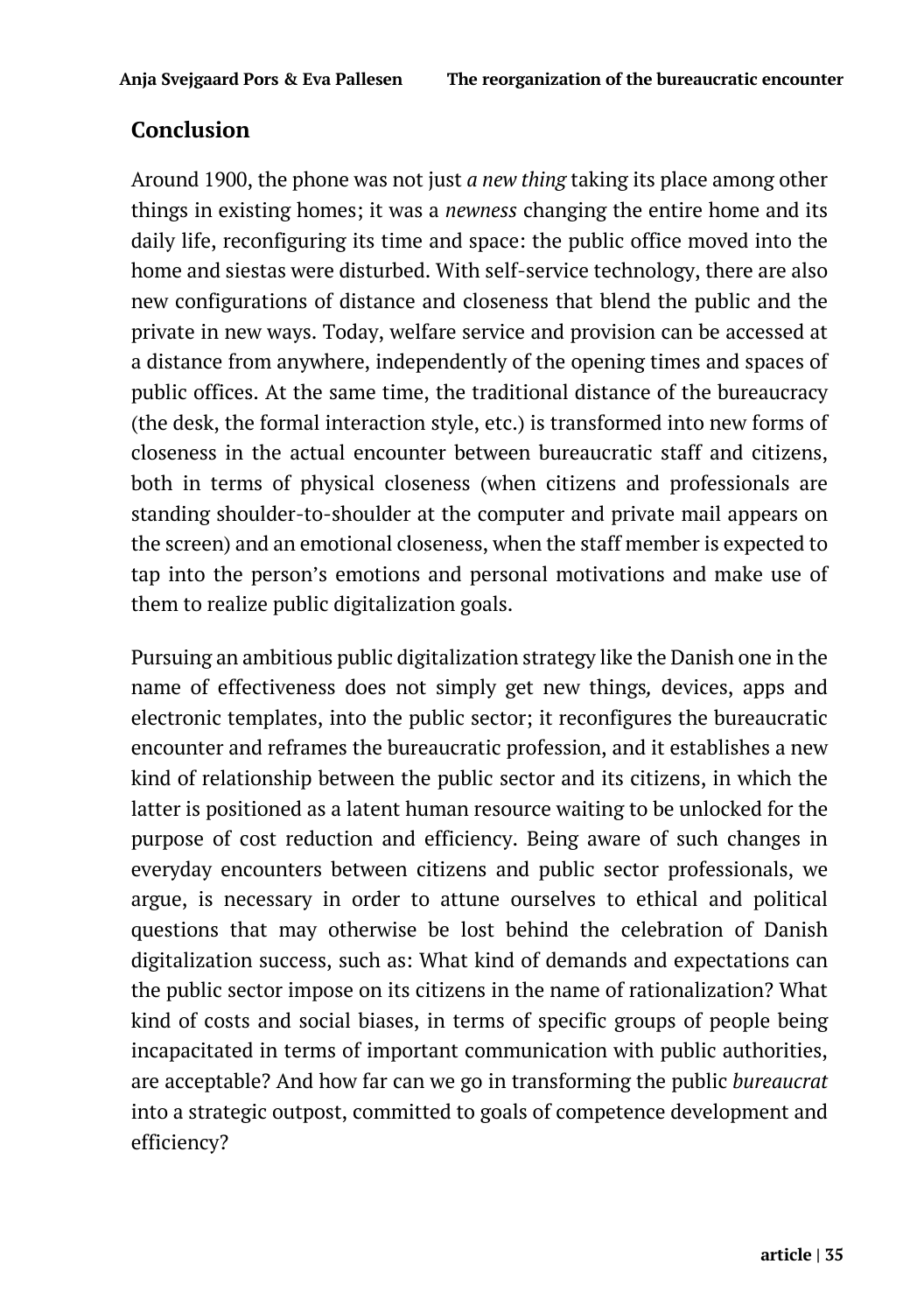## **references**

- Aakjær, M. and E. Pallesen (2021) 'Infrastructuring for co-production: a learning perspective on health promoting services among senior citizens', in Elkjaer, B., N. C. Nickelsen, and Lotz, M. (eds.) *Current practices in workplace and organizational learning: Revisiting the classics and advancing knowledge*. Switzerland: Springer Life Long Learning Book Series.
- Agency for Digitisation (2012) *Effektiv Digitalisering: Digitaliseringsstyrelsens strategi 2012*-*2015.* Copenhagen: Agency for Digitisation.
- Agency for Digitisation (2021) 'Om Digitaliseringsstyrelsen' [https://digst.dk/om-os/om-digitaliseringsstyrelsen/].
- Benjamin,W. (2006/1950) *Childhood around 1900*. Cambridge, MA: Belknap Press of Harvard University Press.
- Bevir, M. and R.A.W. Rhodes (2003) 'Searching for civil society: changing patterns of governance in Britain', *Public Administration*, 81(1): 41-62.
- Beyes, T. and C. Steyaert (2011) 'Spacing organization: Non-representational theory and performing organizational space', *Organization*, 19(1): 45-61.
- Beyes, T., R. Holt and C. Pias (2020) The Oxford handbook of media technology and organization studies. Oxford: Oxford University Press.
- Beyes, T., L. Conrad and R. Martin (2019) *Organize*. Minneapolis: University of Minnesota Press.
- Blumer, H. (1954) 'What is Wrong with Social Theory?', *American Sociological Review*, 19(1): 3-10.
- Buffat, A. (2015) 'Street-level bureaucracy and e-government', *Public Management Review*, 17(1): 2-13.
- Common Public-Sector (2013) 'Strategy for digital welfare 2013-2020: Digital welfare, empowerment, flexibility and efficiency' [https://www.rm.dk/siteassets/sundhed/faginfo/center-fortelemedicin/english/documents/strategy\_for\_digital\_welfare\_2013\_2020.p df].
- Czarniawska, B. (2007) *Shadowing: And other techniques for doing fieldwork in modern societies.* Frederiksberg: Copenhagen Business School Press.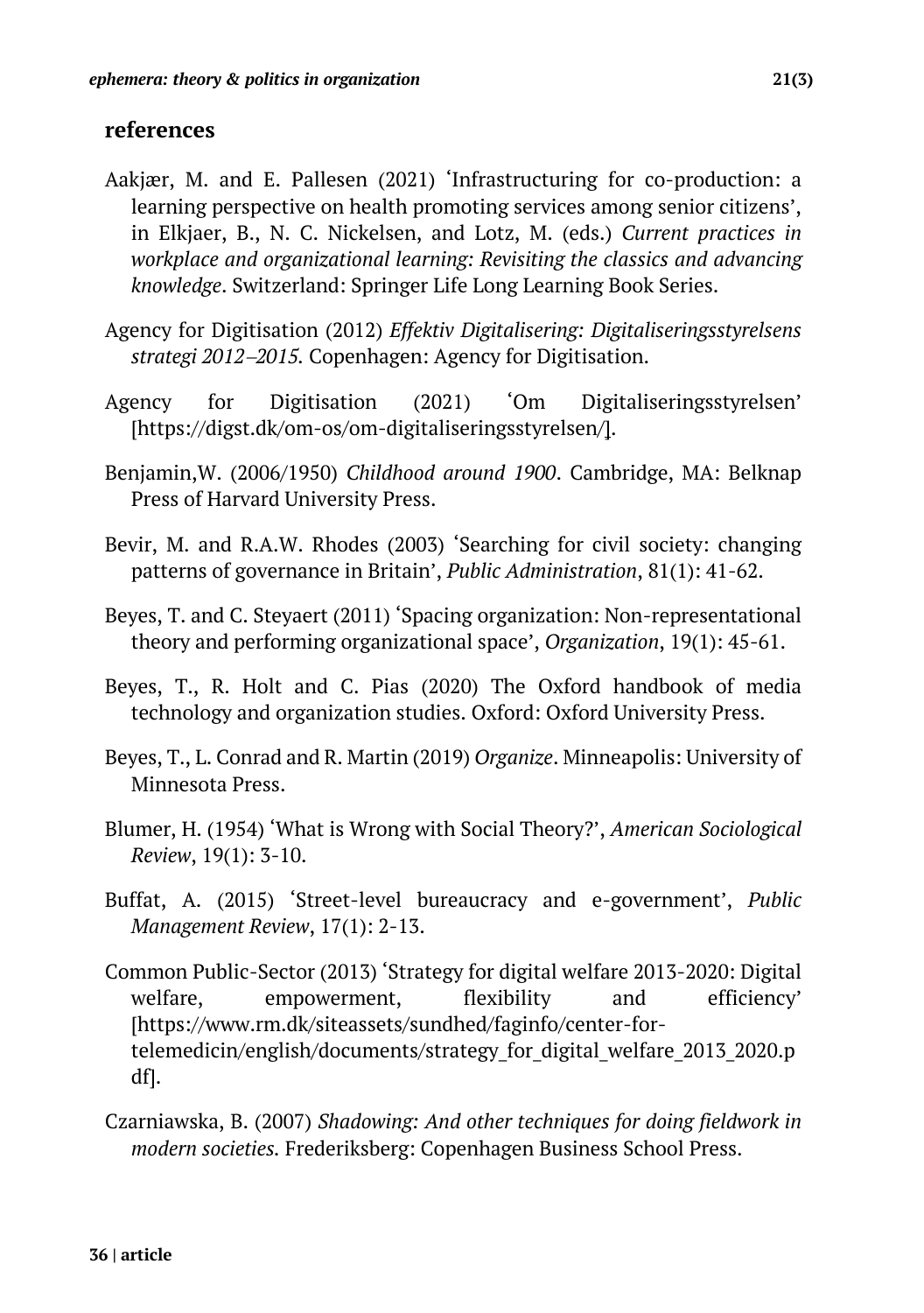- Du Gay, P. (2008) '"Without affection or enthusiasm" problems of involvement and attachment in "responsive" public management', *Organization*, 15(3): 335-353.
- Dunleavy, P., H. Margetts, S. Bastow and J. Tinkler (2006) *Digital era governance: IT corporations, the state, and E-government.* Oxford: Oxford University Press.
- European Commission (2014) *EU eGovernment report 2014*. Paris: European Commission.
- Eubanks, V. (2018) *Automating inequality: How high-tech tools profile, police, and punish the poor.* New York: St. Martin's Press.
- Geiger, D. (2009) 'The practice-turn in organization studies: Some conceptual and methodological clarifications', in Scherer A.G., Kaufmann I.M., Patzer M. (eds.) *Methoden in der Betriebswirtschaftslehre*. Wiesbaden: Gabler.
- Gherardi, S. (2010) 'Telemedicine: A practice-based approach to technology', *Human Relations*, 63(4): 501–524.
- Grönlund, Å. (2005) 'State of the art in e-gov research: surveying conference publications', *International Journal of Electronic Government Research*, 4(1):  $1 - 15$ .
- Hansen, H., K. Lundberg, and L. Syltevik (2018) 'Digitalization, street-level bureaucracy and welfare users' experiences', *Social Policy and Administration*, 52(1): 67–90.
- Heidegger, M. (1977) *The question concerning technology.* NY: Garland Publishing.
- Hernes, T. (2004) *The spatial construction of organization.* Amsterdam: John Benjamins.
- HK (2012) *HK Kommunalbladet*, 10. Copenhagen: HK Danmark.
- Holt, R. and R. Johnsen (2019) 'Time and organization studies', *Organization Studies*, 40(10): 1557-1572.
- Jansson, G., and G. Erlingsson (2014) 'More e-government, less street-level bureaucracy? On legitimacy and the human side of public administration', *Journal of Information Technology & Politics*, 11(3): 291–308.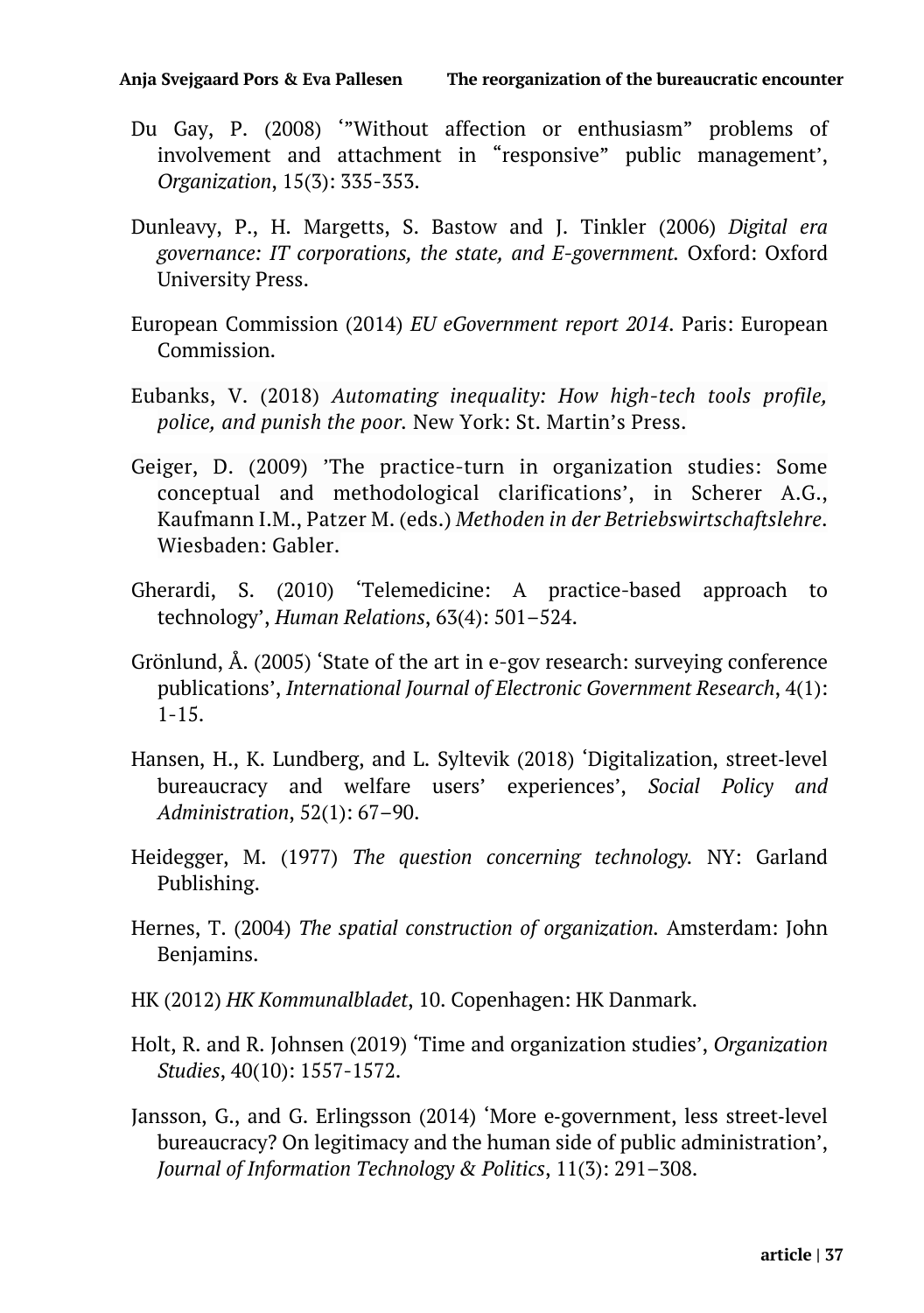- Jæger, B. and A. S. Pors (2017) 'Ledelse af digitalisering: Fra projekt til præmis', in Aagaard, P. and A. Agger (eds.): *Ledelse i politisk styrede organisationer*. Copenhagen: Hans Reitzels Forlag.
- Karkov, R. (2010) 'Befolkningen lades i stikken når det offentlige digitaliserer'*, Information,* 23 March [http://www.information.dk/227956]
- Kommunernes Landsforening (2012) *Den digitale kompetenceprofil* [Local Government Denmark: The digital competence profile: http//www.kl.dk/fagomrader/Administration-og-digitalisering/Godborger-service-efter-UDK/Digitale-kompetencer].
- Lindgren, I., C. Ø. Madsen, S. Hofmann and U. Melin (2019) 'Close encounters of the digital kind: A research agenda for the digitalization of public services', *Government Information Quarterly,* 36(3): 427–436.
- Loscher, G., V. Splitter and D. Seidl (2019) 'Theodore Schatzki's practice theory and its implications for organization studies', in S. Clegg and M. Pina e Cunha (eds.): *Management, Organizations and contemporary social theory.* London: Routledge.
- Madsen, C.Ø. and L. R. Christensen (2019) 'Integrated and seamless? Single parents' experiences of cross-organizational interaction', *Selected Papers of the IRIS*, 9.
- Marrewijk, A.v. and D. Yanow (2010) 'Introduction: The spatial turn in organizational studies', in A.v. Marrewijk and D. Yanow (eds.) *Organizational spaces: Rematerializing the workaday world.* Cheltenham, UK: Edward Elgar Publishers.
- Margetts, H. (2009) 'Public management change and e-government: The emergence of digital era governance', in A. Chadwick and P. Howard (eds.) *Routledge handbook of internet politics*. London: Routledge.
- OECD (2005) *Towards better digital service,iIncreased efficiency and stronger collaboration*, Country review, Denmark. Paris: OECD.
- OECD (2010) *Denmark: Efficient e-government for smarter public service delivery.* Paris: OECD.
- Nicolini, D. (2007) 'Stretching out and expanding work practices in time and space: The case of telemedicine', *Human Relations*, 60(6): 889–920.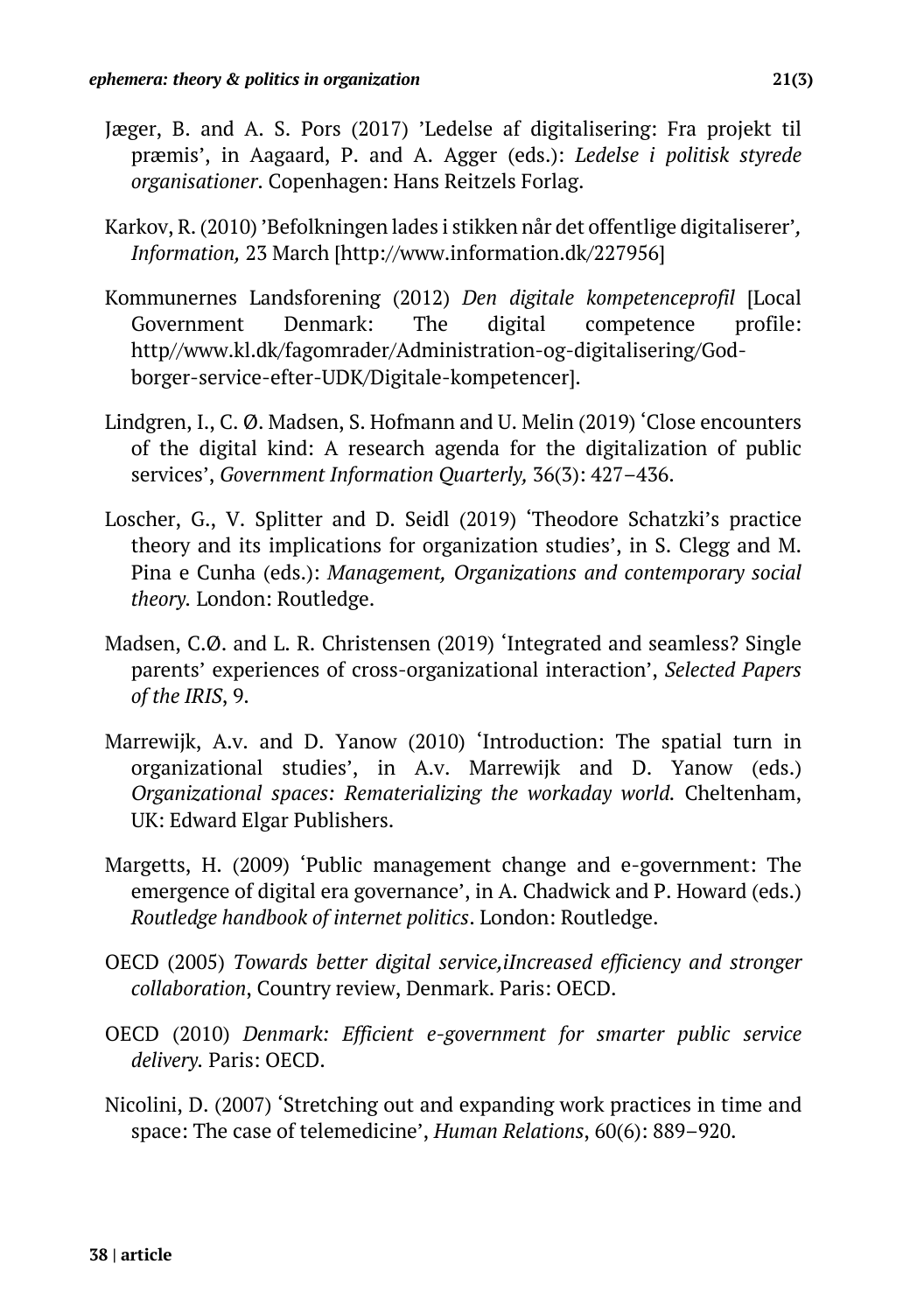- Nickelsen, N. C. M. and B. Elkjaer (2017) 'Shifting boundaries in telecare: The nurse-doctor relationship', *Journal of Workplace Learning*, 29(7–8): 588– 600.
- Norris, D.F. and B.A. Lloyd (2006) 'The scholarly literature on e-government: Characterizing a nascent field', *International Journal of Electronic Government Research,* 2(4): 40-56.
- Pallesen, E. and M. Aakjær (2020) 'More for less? Sharing economy as a driver for public welfare innovation', *Technology Innovation Management Review,*  10(5): 19-27.
- Pollitt, C. and G. Bouckaert (2011) *Public management reform: A comparative analysis*. New York: Oxford University Press.
- Pors, A.S. (2015) 'Becoming digital: Passages to service in the digitized bureaucracy', *Journal of Organizational Ethnography*, 4(2): 177-192.
- Pors, A.S. and J. Schou (2020) 'Street-level morality at the digital frontlines: An ethnographic study of moral mediation in welfare work', *Administrative Theory and Praxis*, 43(2): 154-171.
- Raadschelders, J.C.N. (2011) 'The future of the study of public administration: Embedding research object and methodology in epistemology and ontology', *Public Administration Review*, 71(6): 916-924.
- Schiølin, K. H. and S. Riis (2013) *Nye spørgsmål om teknikken* [New questions concerning technology]. Århus: Aarhus Universitets Forlag.
- Schou, J. and A.S Pors (2019) 'Digital by default? A qualitative study of exclusion in digitalised welfare encounters', *Social Policy and Administration,* 53(3): 464-477.
- Søgaard, L. (2014) *Kritik: Kommuner under-informerer ældre om digital fritagelse,* Kristeligt Dagblad, 23 July [https://www.kristeligtdagblad.dk/2014-07-23/kritik-kommuner-under-informerer- %C3%A6ldre-om-digital-fritagelse].
- The Danish Government, Danish Regions and Local Government Denmark (2011) *The e-government strategy 2011-2015: The digital path to future welfare.* Copenhagen: The Danish Government.
- Titah, R. and H. Barki (2006) 'E-government adoption and acceptance: A literature review', *International Journal of Electronic Government Research*, 2(3): 23-57.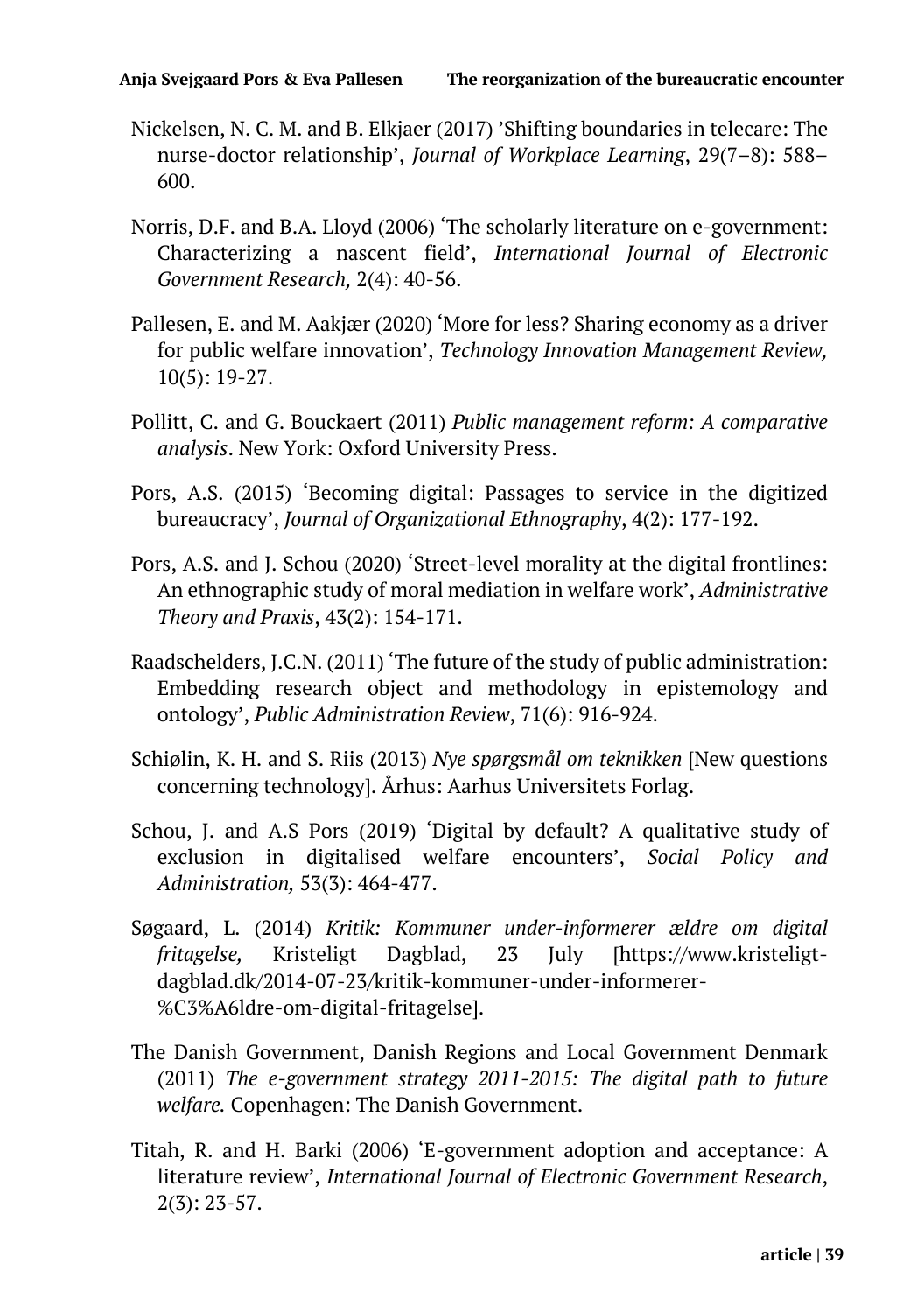United Nations (2005) *Global E-government readiness report*.

United Nations (2010/2012/2014) *Global e-government survey*.

- Van Maanen, J. (1996) 'Commentary: On the matter of voice', *Journal of Management Inquiry*, 5(4): 375-81.
- Weber, M. (1948a) 'Politics as a vocation', in H.H. Gerth and C. Wright Mills (eds.) *From Max Weber: Essays in sociology*. London: Routledge & Kegan Paul.
- Weber, M. (1948b) 'Science as a vocation', in H.H. Gerth and C. Wright Mills (eds.) *From Max Weber: Essays in sociology*. London: Routledge & Kegan Paul.
- Weber, M. (2019) *Economy and society,* trans. K. Tribe. Cambridge, MA: Harvard University Press.
- Yildiz, M. (2007) 'E-government research: Reviewing the literature, limitations, and ways forward', *Government Information Quarterly*, 24(3): 646-665.

## **the authors**

Anja Pors has a PhD in Organization and Management from Copenhagen Business School with a background from History of Ideas and Information Studies. Since 2012, her research has been related to her work as assistant professor at University College Copenhagen and includes micro studies of professions in public welfare – with a focus on how technological change reorganises the encounter between citizens and authority. Her ethnographic work is primarily conducted in the frontline: at hospitals, in day care and citizen services and published in *Journal of Organizational Ethnography, Social Policy and Administration* and *Journal of Health, Organization and Management.*

Email: aspo@kp.dk

Eva Pallesen has a background in Political Science and a PhD from Copenhagen Business School. Since 2017, she has worked as a docent at the Centre of Management and Experience Design at University College Absalon, Denmark. Her research focuses on the relation of creativity, entrepreneurship and welfare management, often studied in the context of technological change. She works with organization theory as well as with multi-disciplinary approaches, drawing on art, music and literature. Her work is published in *Organization Studies*, *Technology Innovation Management*